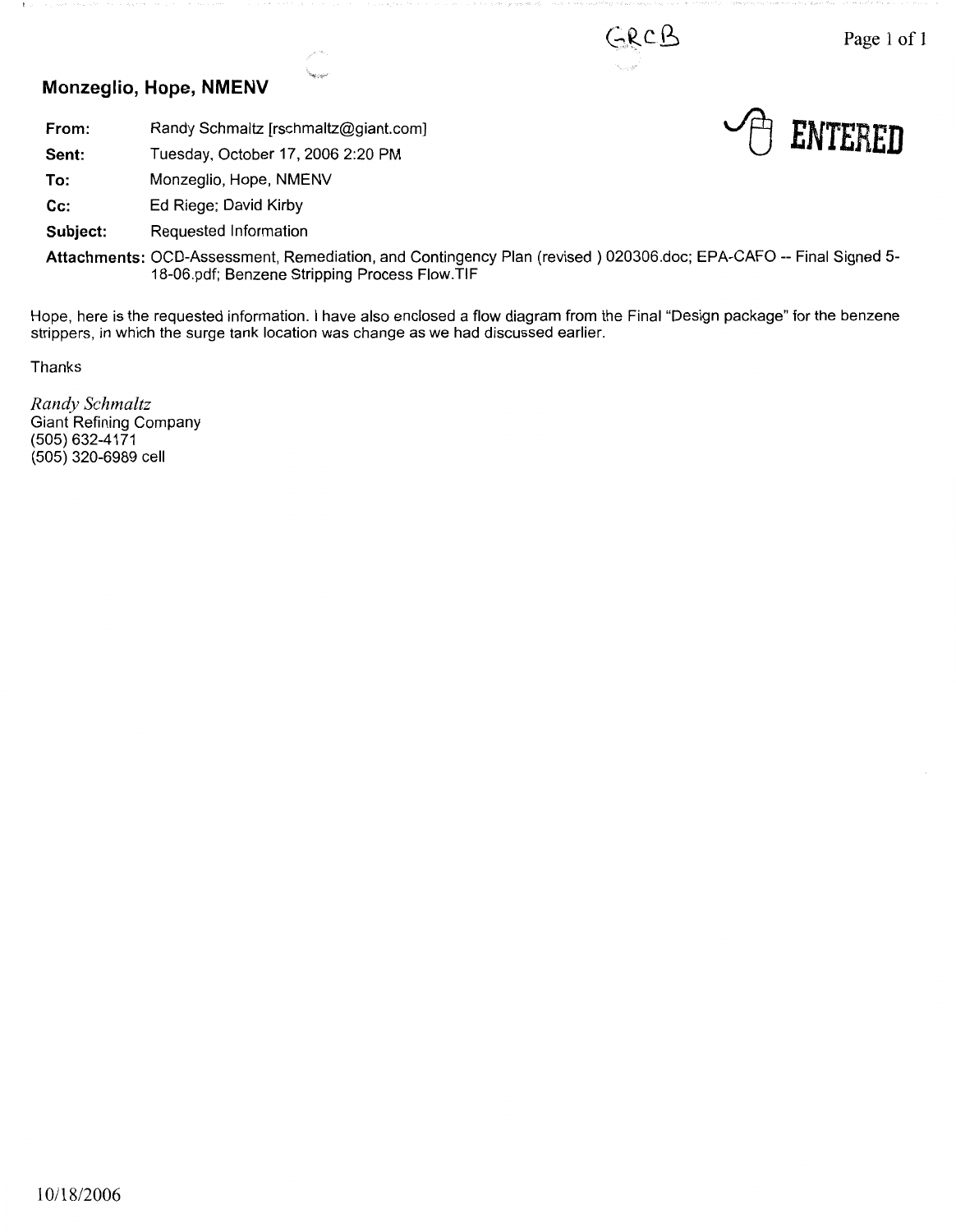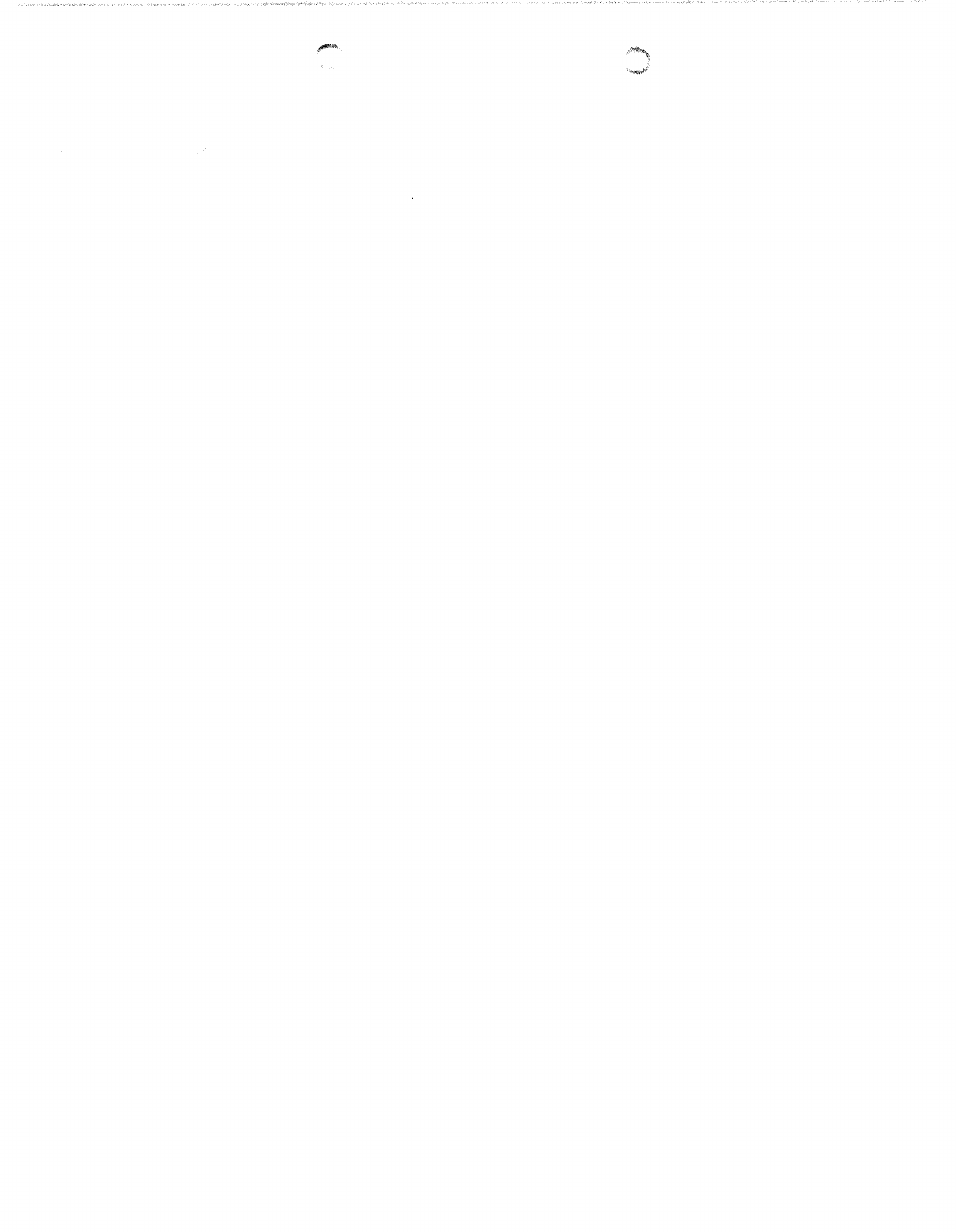nadressed in SCD Stripulated Franc Order  $# 18(a)$ 

> **Assessment, Remediation and Contingency Plan Area North of the Barrier Wall (Underground Slurry Wall) February 3, 2006**

# **Bloomfield Refinery, P.O. Box 159, Bloomfield, NM 87413 (the "Facility") Owner: San Juan Refining Company; Operator: Giant Industries Arizona, Inc. d/b/a Giant Refining Company (collectively, "Giant")**

This plan presents a proposed data evaluation and action plan in response to the Oil Conservation Division's (OCD's) recent request regarding the area between the North Boundary Underground Slurry Wall (the "Barrier") and the San Juan River. As part of this plan, Giant will assess whether there is a threat to the San Juan River from residual phase separated hydrocarbons or dissolved phase hydrocarbons ( collectively, "PSH") in the shallow soils and in the shallow water table perched on the Nacimiento Formation north of the Barrier and, based on the results of this assessment, take appropriate remediation action. This plan is intended as a supplement to, but does not replace, the requirements of existing regulations applicable to the Facility, including the following:

- EPA Spill Prevention, Control & Countermeasures Plan (40 CFR Part 112.7)
- EPA Facility Response Plan (40 CFR parts 112.20 and 112.21)
- EPA Risk Management Program (40 CFR Part 68)
- EPA Contingency Planning Requirements (40 CFR Parts 264, 265, and 279.52)
- USCG Facility Response Plan (33 CFR Part 154)
- DOT/PHMSA Pipeline Response Plan (49 CFR Part 194)
- DOT Emergency Response Plans (49 CFR Parts 130 and 172)
- OSHA Emergency Action Plan (29 CFR 1919.38)
- NMED/OCD Emergency Response Requirements
- Stormwater Pollution Prevention Plan (40 CFR Part 126)

The purpose of this plan is as follows:

- Evaluate the performance of the Barrier.
- Thoroughly review the on-going fluid removal, collection, and monitoring program installed in connection with the Barrier (the "Collection System").
- Based on this evaluation, recommend modifications to the Collection System as necessary, and an action plan for remediation of any PSH remaining between the Barrier and the bluffs adjacent to the San Juan River.
- Have a contingency plan in place in the event of a free-flowing liquid event.

# **I. Evaluate Barrier Performance and Review the Fluid Removal, Collection, and Monitoring Program**

Compile all the fluid monitoring, fluid removal, water levels, fluid thickness, and water sampling results from the collection wells, observation wells, and monitoring wells. The location of PSH in all wells will be assessed and trends in detection, absence, PSH thickness, and fluid build up on both sides of the Barrier will be assessed.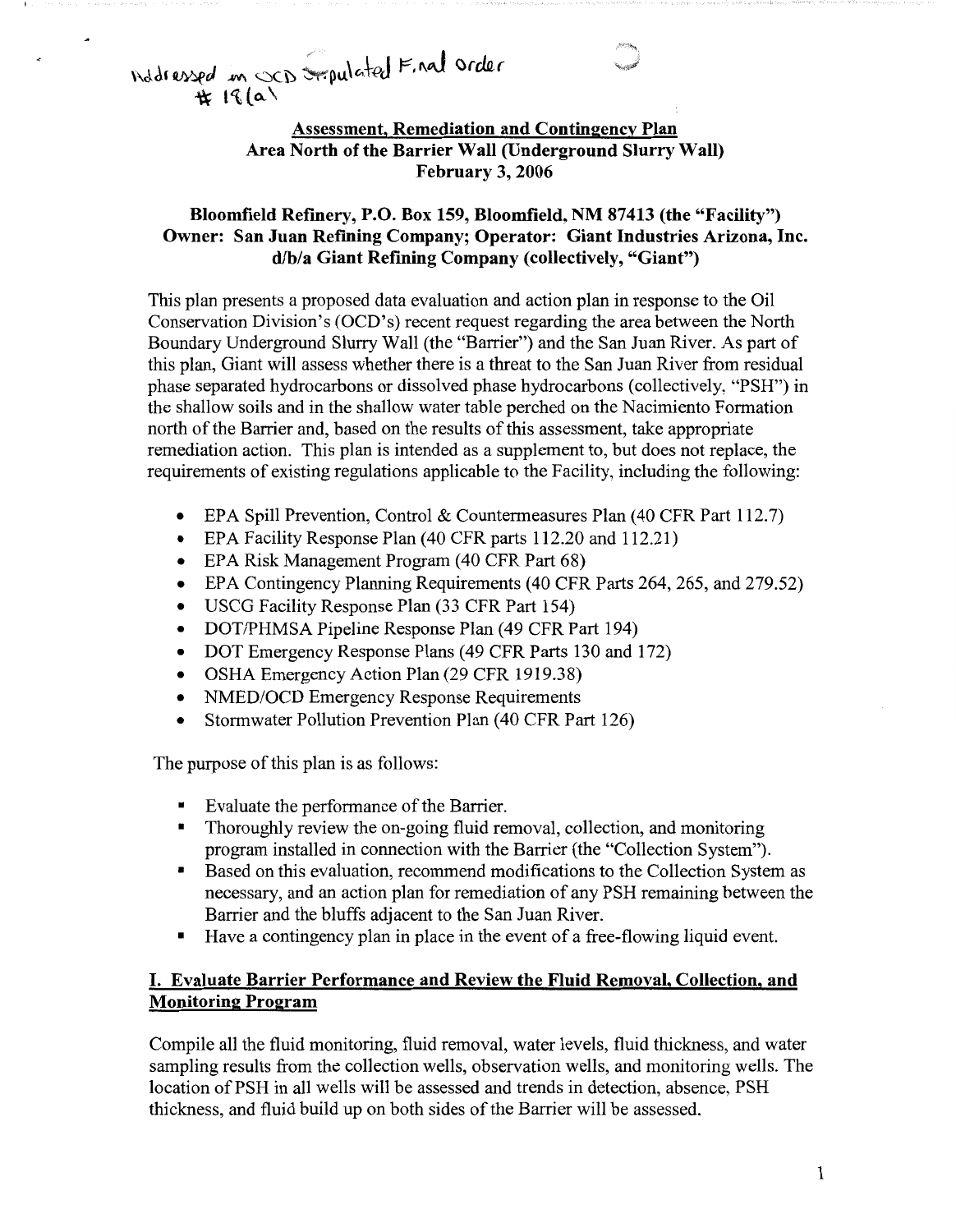The review of this data will provide a means of evaluating the performance of the Barrier and of providing data for modification of the groundwater collection, removal, and monitoring system in order to maximize the efficiency of the system.

Compilation and review of this data has begun and is ongoing.

# **II. Recommend Modifications of the Collection System, and Recommend an Action Plan for Remediation of PSH Remaining**

A field investigation will be conducted to determine the presence of PSH fluids in the shallow soils and shallow water table north of the Barrier and to identify current seeps and soil stained along the bluff. The investigation will determine options for fluid capture and removal.

Giant has begun initial investigations and has determined that remediation efforts should include strategically placed vertical wells. These wells will serve multiple purposes. They will provide:

- A means for the collection of groundwater perched on the Nacimiento Formation, if present in sufficient quantity to allow recovery.
- Groundwater data for evaluation of the effectiveness of the Barrier.
- Information on the residual fluids for use in estimating the length of time before any remaining seepage ceases.
- Control contaminate hydrogeology by removing or lowering the water table perched on the Nacimiento Formation.

Giant will utilize sump recovery well design and construction for the new wells. Well installation will be done using hollow-stem auger methods, which allow the collection of samples, observation of material types, an indication of joint and fracture frequency in the rock, and the depth where groundwater is encountered. Giant will submit a North Barrier Wall Work Plan by February 15, 2006.

Pumping rates and the need for additional wells will be based on the local hydrogeology observed during the investigation and well installation.

# **Schedule**

Giant has been proactive and has already started these investigation activities. A sixmonth evaluation of the Barrier was compiled and was sent to OCD on January 5, 2006. Giant continues to scrutinize the Barrier with examination and field measurements of the collection and observation wells take semi-monthly. Giant will summarize these activities semi-annually as previously required by NMED.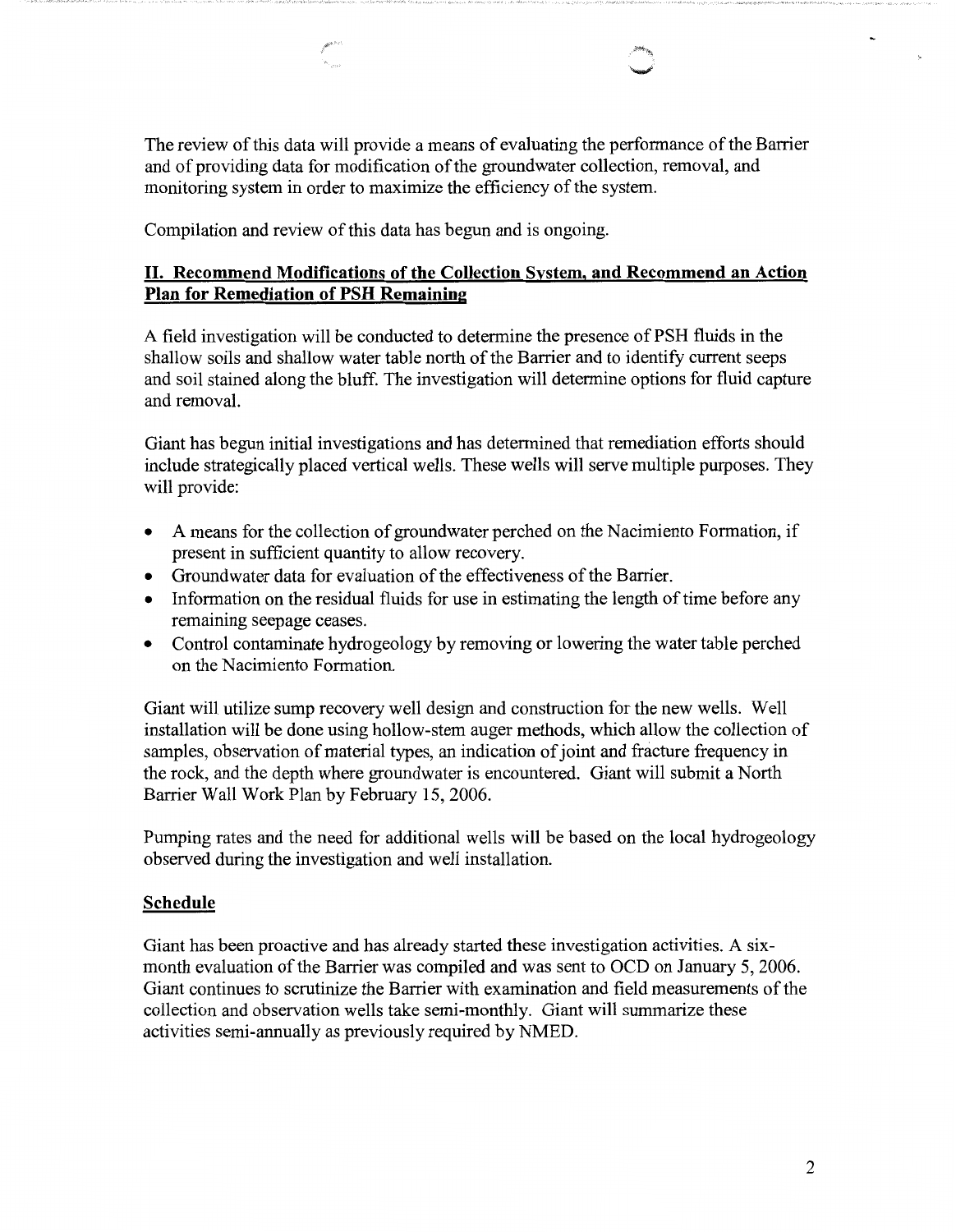# III. **Contingency Plan for Free-Flowing Liquids**

This plan is being implemented north of the Barrier to actively remediate groundwater contamination, prevent its uncontrolled migration to the bluff area, and eliminate the potential for overland flow from seeps along the bluff area to discharge into the San Juan River.

# *Bluff Inspections*

Giant will perform weekly visual inspections and semi-weekly inspections during precipitation events along the San Juan River bluff to identify fluid seeps that may emerge. The treatment systems will be inspected and maintained weekly. If a flowing seep is identified during an inspection, Giant personnel will record the following information:

- Time and date the seep was identified.
- Location of the discharge relative to the San Juan River.
- Approximate flow rate of the seep (e.g., gallons per hour).
- Approximate size of the area impacted.
- Ambient conditions (temperature, rain, etc).
- Conditions that may affect response.

If the seep is within close proximity to, or may have already impacted the San Juan River, Giant will take the following emergency actions:

- Implement Giant's emergency response plan.
- Request outside assistance from emergency responders, if required (Giant has contracted with  $H_2O$  Inc., a certified OSRO responder, for this purpose);
- Contact local authorities to limit access to the river by local residents until the hydrocarbon-impacted fluids have been contained and recovered;
- Contact New Mexico Environment Department (NMED) and OCD within 24 hours of discovery to report seep and proposed mitigation actions.

### *Mitigation Actions and Emergency Response*

Actions taken by Giant to control seeps and recover hydrocarbon fluids along the bluff will depend on whether the fluids can be contained prior to reaching the San Juan River, or have reached the river. Giant will make every practicable effort to prevent hydrocarbon fluids from reaching the river.

If hydrocarbon fluids **have not reached** the San Juan River:

- Giant will maintain an appropriate number of absorbent booms and/or pillows that will be placed immediately down-slope from the location of the fluids' expression to prevent a discharge into the river.
- If the location and access allows, temporary catchments, such as earthen or sandbag berms lined with plastic sheet liners, will be constructed to capture and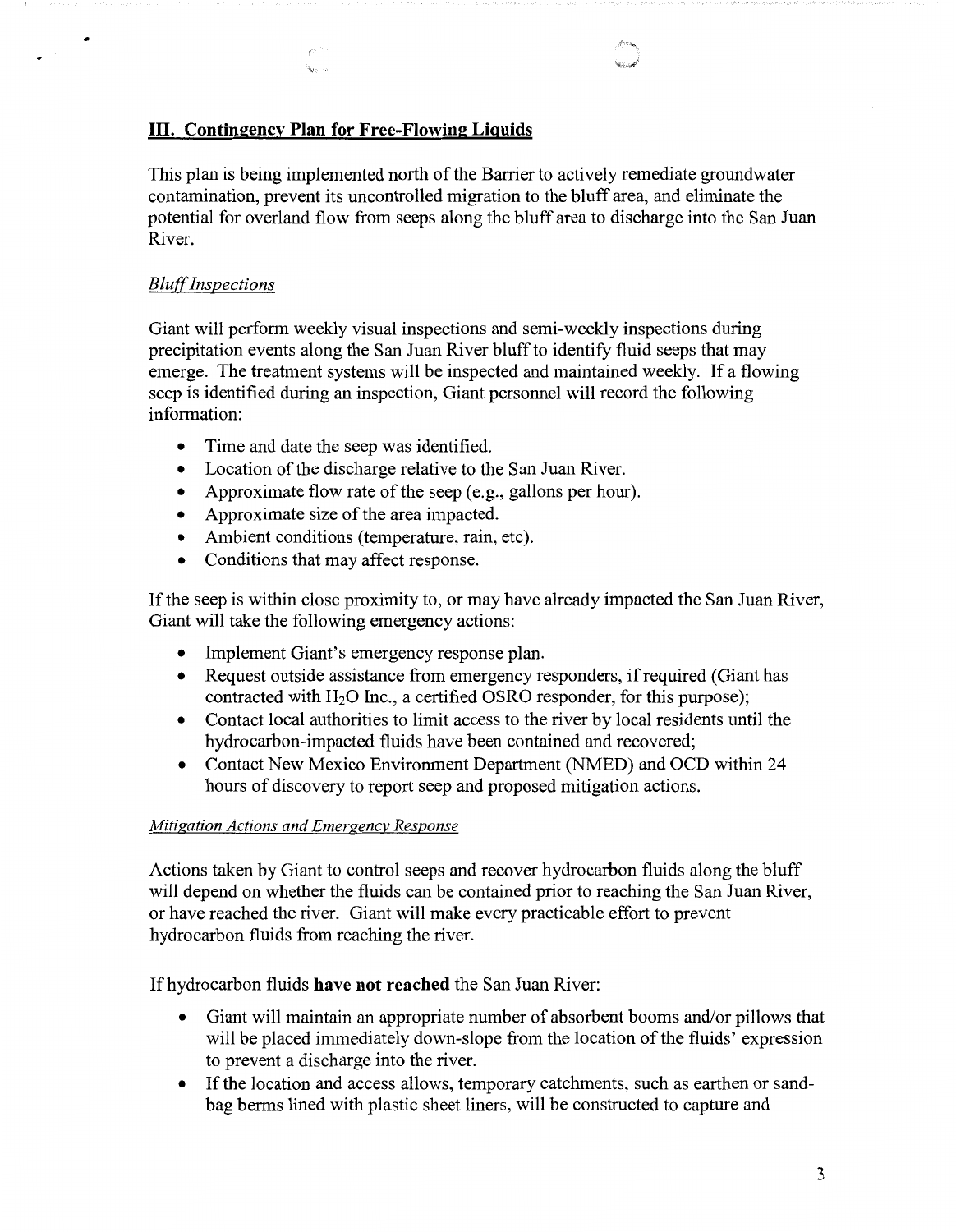contain the fluids. The exact type of containment implemented will depend upon access to the area of the seep expression along the bluff.

الهيب م

- Absorbent booms or pillows will be placed along the riverbank (above the flow channel) down-slope of the seep expression as a secondary barrier to mitigate fluids from reaching the river.
- Captured fluids will be routinely removed (e.g., by pumping) from the temporary catchments. Recovered fluids will be pumped or placed in drums or other suitable containers and transported to the refinery for recycling or disposal.
- Expended absorbent devices will be replaced when necessary. Waste absorbents will be drummed and transported to the refinery for proper disposal.
- Impacted soil will be removed, and the natural appearance of the area restored to the extent possible. Depending on access to the area of concern, the impacted soil may be removed manually (e.g., hand shovels), by using equipment from the top of the bluff ( e.g., drag line), or a combination thereof. Impacted soil will be placed in drums or other suitable containers for removal from the area of concern and transport to the refinery to be characterized for proper treatment and/or disposal.

If hydrocarbon fluids **have reached** the waters of the San Juan River:

- If hydrocarbon fluids have reached the waters of the San Juan River, all applicable mitigation actions detailed above for fluids that have not reached the river will continue to be taken as well as mitigation actions detailed below.
- Floating absorbent booms will be deployed at the point of entry of the fluids to the river as soon as possible after discovery of the incident. The objective will be to mitigate further discharge of fluids to the river.
- A second floating boom will be placed across the river downstream of the point of entry and downstream of the visible floating hydrocarbon plume, if such exists. The objective will be to contain any fluids already discharged to the river.
- Any free-phase hydrocarbons that collect behind the floating booms will be removed using a skimming device (e.g., skimming pump) or other suitable means. Recovered fluids will be pumped or placed in drums or other suitable containers and transported to the refinery for recycling or disposal.
- Impacted soil along the river bank will be addressed as stated above.
- Expended absorbent devices will be replaced when necessary. Waste absorbents will be drummed and transported to the refinery for proper disposal.
- River water samples will be collected in accordance with OCD and NMED's monitoring requirements.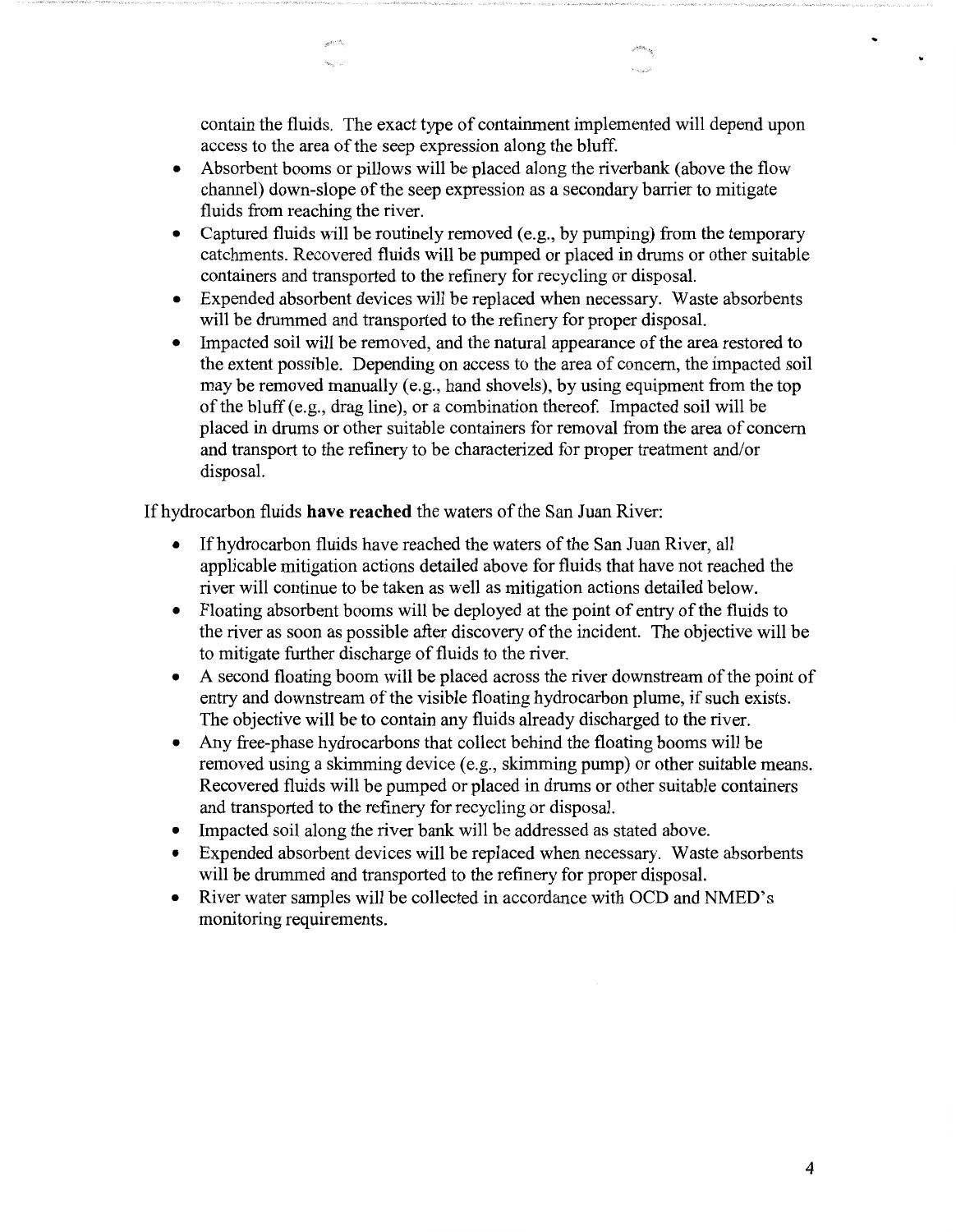## **UNITED STATES ENVIRONMENTAL PROTECTION AGENCY REGION6 DALLAS, TEXAS**

., ,.

Ò,

# TH ED 06 NAT 18 F1 3 31 RESIONAL HEARING CLERK

| IN THE MATTER OF                 |                                     |
|----------------------------------|-------------------------------------|
| <b>San Juan Refining Company</b> |                                     |
| d/b/a Giant Refining Company     |                                     |
| <b>Bloomfield Refinery</b>       |                                     |
|                                  |                                     |
|                                  | <b>DOCKET NO. RCRA-06-2005-0918</b> |
|                                  |                                     |
| <b>RESPONDENT</b>                |                                     |
|                                  |                                     |
| <b>EPA ID No. NMD089416416</b>   |                                     |

#### CONSENT AGREEMENT AND FINAL ORDER

#### L

#### PRELIMINARY STATEMENT

1. This proceeding for the assessment of civil penalties and compliance order was instituted by EPA pursuant to Section 3008 of the Resource Conservation and Recovery Act ("RCRA"), 42 U.S.C. § 6928, on September 30, 2005, by the filing of a Complaint, Compliance Order, and Notice of Opportunity for Hearing ("Complaint"). The Complaint charged San Juan Refining Company d/b/a Giant Refining Company and Bloomfield Refinery ( collectively "Respondent" as further defined in Paragraph 6 below), with violating RCRA and the regulations promulgated pursuant to RCRA.

2. The Respondent admits the jurisdictional allegations of the Complaint; however, the Respondent neither admits nor denies the specific factual allegations and conclusions of law contained in the Complaint or the Findings of Fact and Conclusions of Law contained in this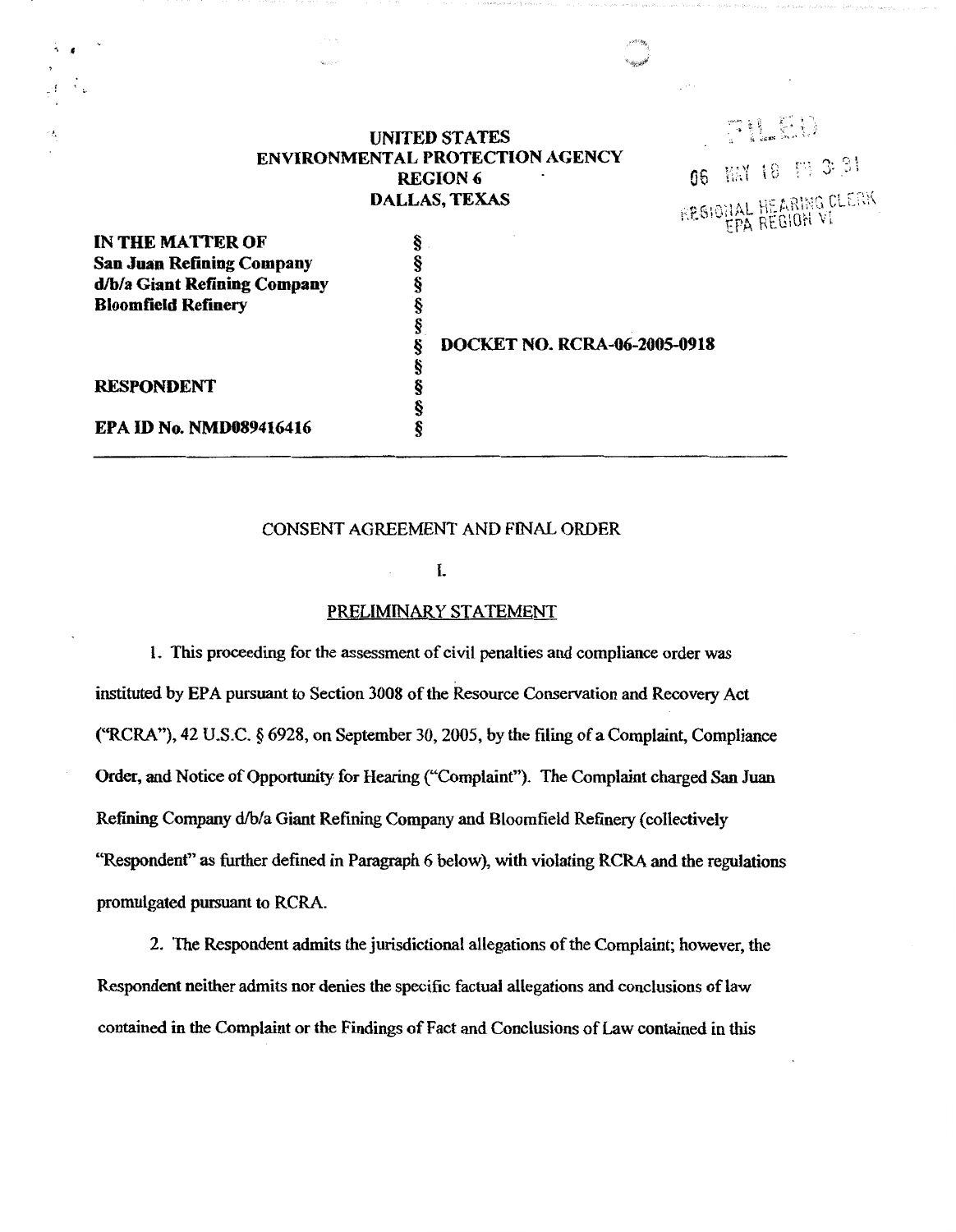Consent Agreement and Final Order ("CAFO"). The Complaint states a claim upon which relief may be granted. Respondent and EPA have negotiated this CAFO to resolve the alleged violation in the Complaint and this CAFO. Respondent and EPA have resolved the alleged violations and stipulated to this CAFO on the terms and conditions set forth herein. Respondent and EPA stipulate to this CAPO for the sole purpose of resolving the alleged violations and any other violations that could have been asserted on the basis of the facts and legal conclusions alleged herein. Respondent and EPA agree that (a) settlement of the matters set forth in the Complaint and this CAPO is in the best interest of the parties and the public; and (b) entry of this CAFO without litigation is the most appropriate means of resolving this matter.

. ,,

..

3. The Respondent explicitly waives any right to contest the allegations and its right to appeal the proposed final order contained in this CAFO, and waives all defenses which have been raised or could have been raised to the claims set forth in the Complaint.

4. This CAPO resolves only those violations which were alleged in the Complaint.

5. The Respondent consents to the issuance of the CAPO hereinafter recited and consents to the Compliance Order in this CAFO and the assessment and payment of the stated civil penalty in the amount and by the method set out in this CAFO.

#### II.

#### FINDINGS OF FACT AND CONCLUSIONS OF LAW

6. San Juan Refining Company ("San Juan") is a wholly owned subsidiary of Giant Industries Arizona, Inc., an Arizona corporation ("Giant Arizona") that was qualified to do business in New Mexico as a foreign corporation on February 20, 1974. (San Juan and Giant Arizona are collectively referred to as "Respondent").

2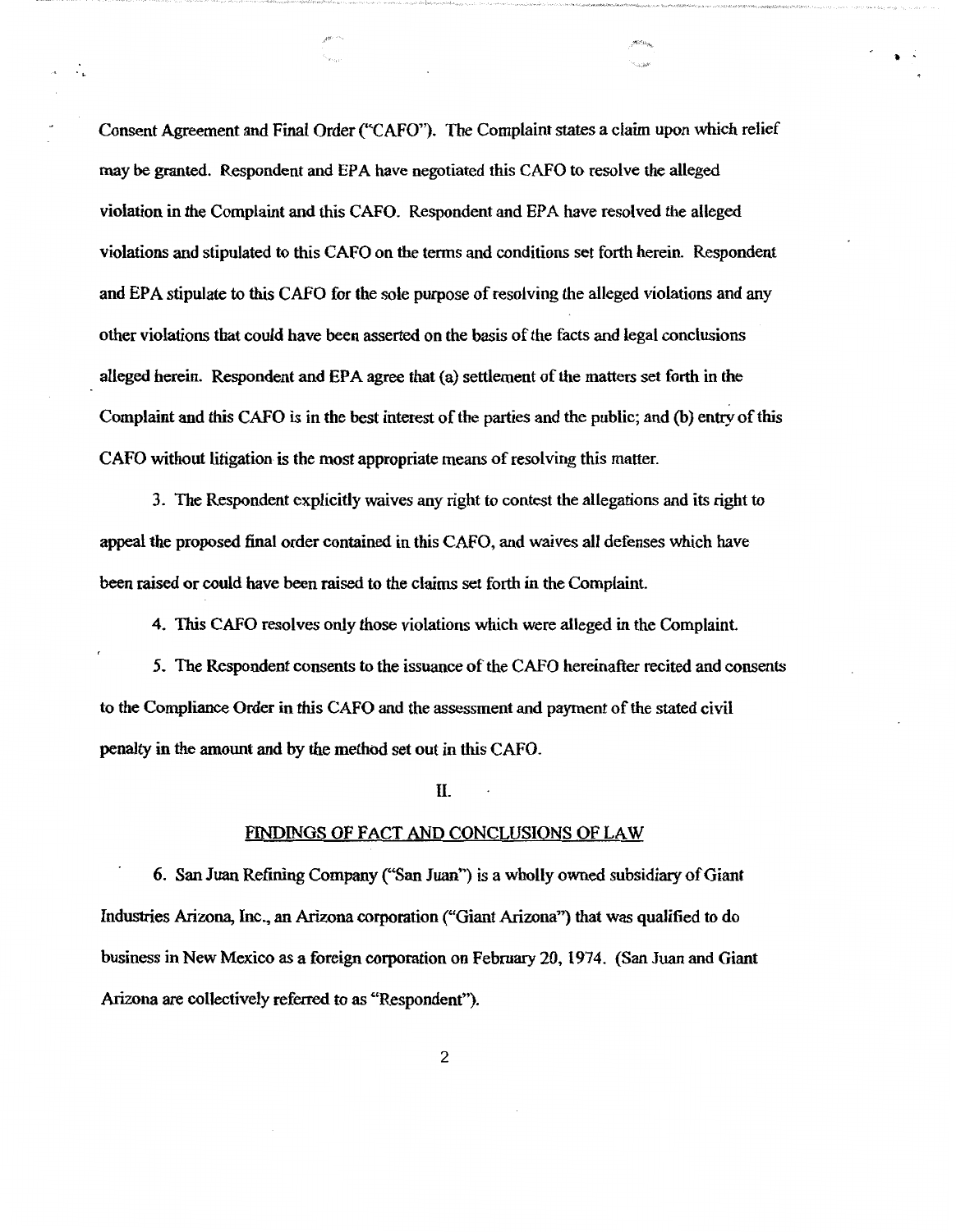7. The Respondent is a "person" as that term is defined-in Section 1004(15) of RCRA, 42 U.S.C. § 6903(15), 20 NMAC 4.1.100 and 40 C.F.R. § 260.10.

8. The Respondent's Registered Agent for service is CT Corporation System, 123 East Marcy, Santa Fe, NM 87501.

9. San Juan owns the real property and fixed equipment along with all contiguous land and structures, other appurtenances and improvements located at *50* County Road 4990, Bloomfield, New Mexico 87413 ("Plant"). Giant Arizona operates the Plant.

10. Respondent is the "owner" and "operator" of the Plant as defined at 20 NMAC 4.1.IO0 and 40 C.F.R. § 260.10.

11 Pursuant to RCRA § 3007, 42 U.S.C. § 6927, on July 17 through 20, 2000, EPA conducted a Compliance Evaluation Inspection ("Inspection") at the Respondent's Plant as part of a multi-media inspection.

12. Pursuant to RCRA § 3007, 42 U.S.C. § 6927, on February *5* through 6, 2001, EPA conducted a follow-up Compliance Evaluation Inspection at the Respondent's Plant, the focus of which was to collect samples from Respondent's waste streams.

13. During the Inspection and the follow-up Compliance Evaluation Inspection, ( collectively "Inspections"), EPA inspectors concluded that Respondent operates a petroleum refinery that includes an API Separator, three Aeration Lagoons, and two Evaporation ponds.

14. Wastewater flowing from the API Separator is sent to a series of three Aeration Lagoons and subsequently to a series of two Evaporation ponds before it is eventually deep well injected.

3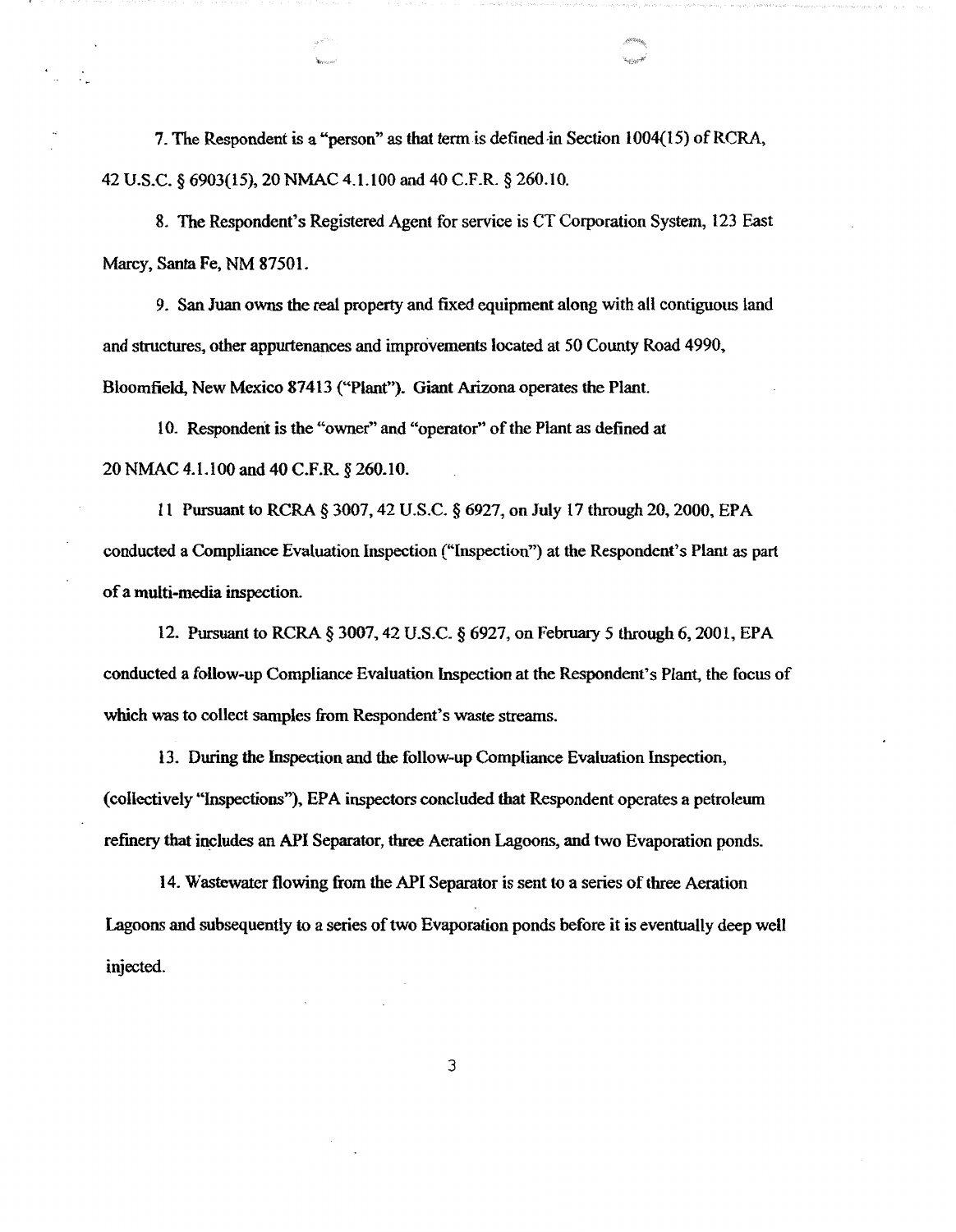15. EPA representatives observed Respondent's acceptance of crude oil received via trucks and pipelines, which are subsequently recycled and refined. Petroleum products are thereafter shipped out by trucks.

..

16. Pursuant to RCRA § 3010(a), 42 U.S.C. § 6930(a), Respondent filed its Notification of Hazardous Waste Activity with the State of New Mexico, identifying itself as a Large Quantity Generator of hazardous waste on December 12, 2002.

17. Respondent's Plant and its operations thereon is a "Facility" as is defined at 20 NMAC 4.1.100 and 40 C.F.R. § 260.10.

. 18. Pursuant to 20 NMAC 4.1.300,  $[40 \text{ C.F.R.} \, \delta \, 262.11]$ , a person who generates a solid waste as defined at 20 NMAC 4.1.200, [40 C.F.R. § 261.2] must determine if that waste is a hazardous waste.

19. During the Inspection of February *5* through 6, 2001, at the Facility, EPA inspectors collected samples from the API Separator Outfall, Aeration Pond #s l and 2, the two Evaporation Ponds and the Injection Well.

20. Using the Toxicity Characteristic Leaching Procedure ("TCLP") method set forth at 20 NMAC 4. l.200, [40 C.F.R. § 261.24], the samples were tested and four samples were over the Toxicity Characteristic ("TC') level for benzene.

2 l. The TC level for benzene is 0.5 (mg/L) and the analytical results from the sampling events are [l l.7 (mg/L), 13.6(mg/L)] and [1.74 (mg/L), and l.69(mg/L)], respectively from the API Separator and Aeration Pond #l.

22. Respondent therefore violated 20 NMAC 4.1.300,  $[40 \text{ C.F.R.} \S 262.11]$  by failing to make a hazardous waste determination on all solid waste generated at its facility.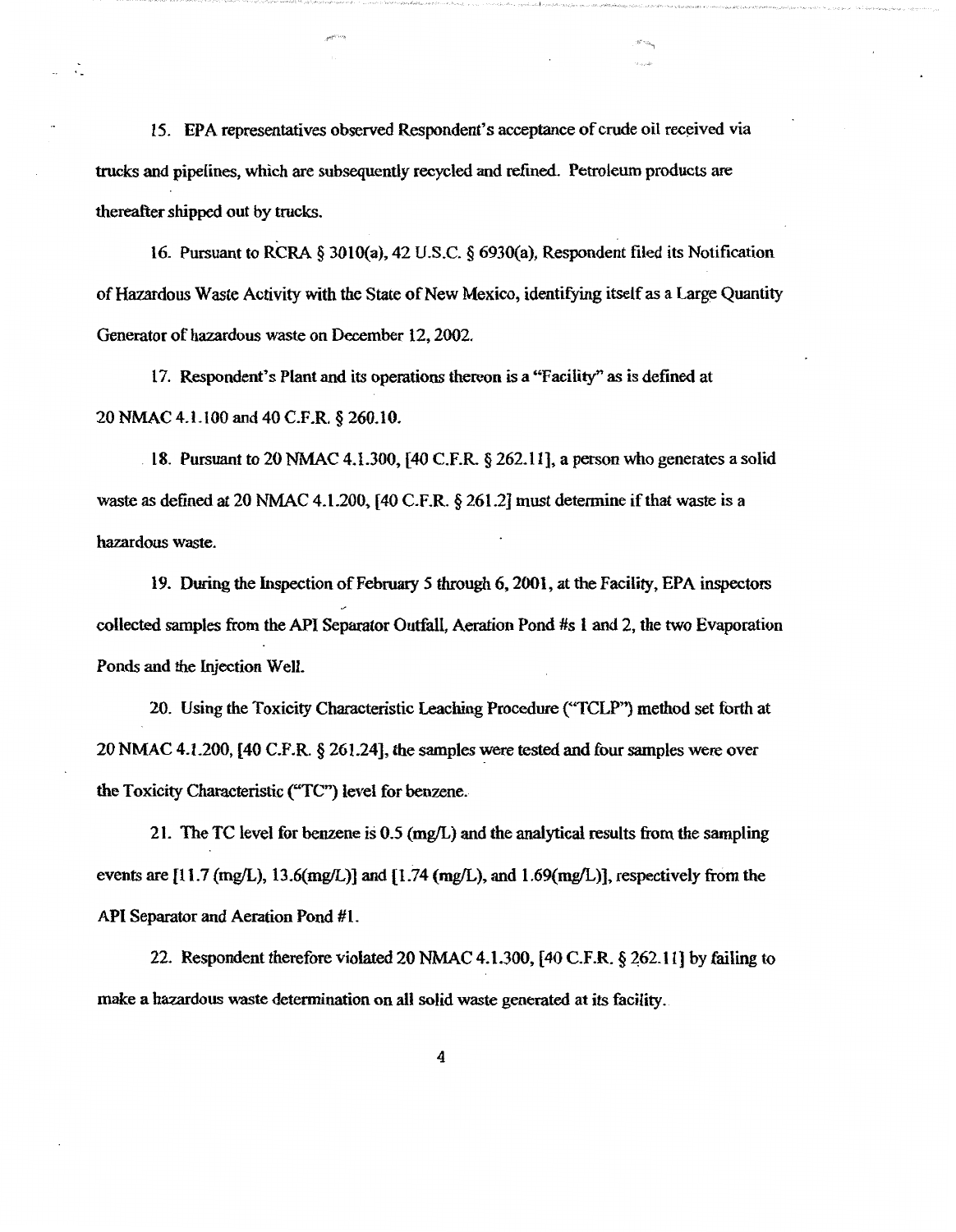23. Pursuant to 20 NMAC 4.1.900,  $[40 \text{ C.F.R } \S 270.1(c)]$ , a RCRA permit is required for the "treatment," "storage," and/or "disposal," of any "hazardous waste" as identified or listed in 20 NMAC 4.l.200, [40 C.F.R part 261].

24. 20 NMAC 4.l.900, [40 C.F.R. Part 270 Subpart BJ, sets forth the general application requirements that owners and/or operators who treat, store, and/or dispose of hazardous waste must fulfill.

25. Pursuant to 20 NMAC 4.1.800, [40 C.F.R. § 268.2(c)], the application or placement of waste into a surface impoundment is defined as land disposal.

26. 20 NMAC 4.1.500, [40 C.F.R. 264.221] sets forth the design and operating requirements that are applicable to owners and operators of facilities that use surface impoundments to treat, store, or dispose of hazardous waste.

27. The Aeration Pond is a "Surface Impoundment" as defined by 20 NMAC 4.1.100, [40 C.F.R. § 260.10].

28. Pursuant to 20 NMAC 4.1.200, [40 C.F.R. § 261.24], benzene exhibits the TC if using the TCLP test Method set forth therein, the sample result is equal to or greater than 0.5 (mg/L).

29. Pursuant to 20 NMAC 4.1.800, [40 C.F.R. §§ 268.40(a)and 268.6], benzene is a prohibited hazardous waste that cannot be land disposed unless it has been treated first or the generator seeks and obtains a no-migration variance', or treats the waste in accordance with the treatment standards set forth at 20 NMAC 4.1.800, [40 C.F.R. § 268.48].

 $1$  All tentative and final EPA decisions on these no-migration variances are published in the Federal Register, as required by 20 NMAC 4.1.800,  $[40 \text{ C.F.R.} \S 268.6(j)].$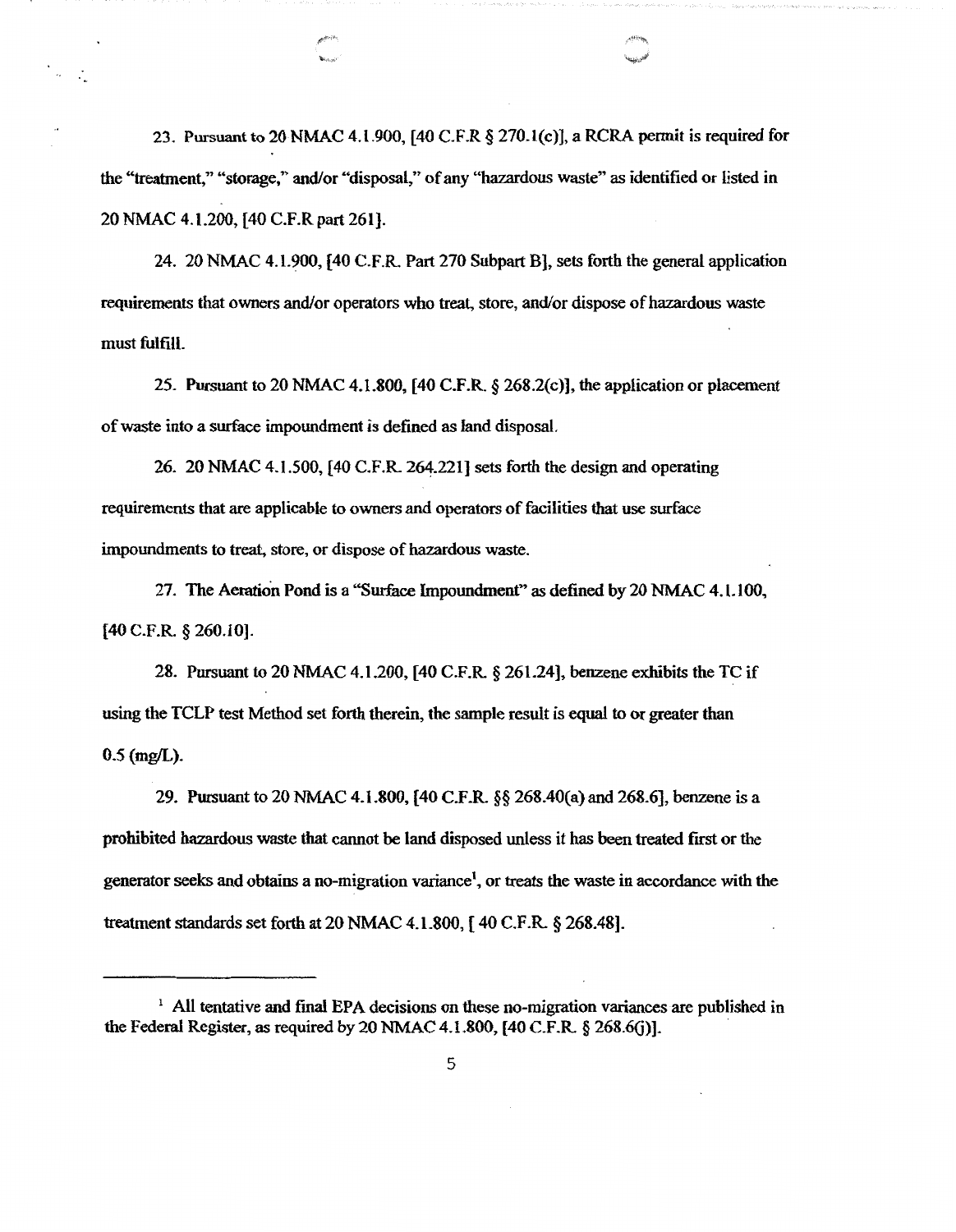30. Respondent's surface impoundments do not meet the design and operating requirements set forth at 20 NMAC 4.1.500, [40 C.F .R. § 264.221 ).

31. Respondent does not have a no migration variance.

32. The exceptions set forth in 20 NMAC 4.1.500,  $[40 \text{ C.F.R } \S 264.1]$  are not applicable to Respondent in its capacity as owner and operator of the surface impoundments identified herein.

33. Respondent does not satisfy the exceptions set forth in 20 NMAC 4.1.800, [40 C.F.R. § 268.4] for the treatment of wastes in its surface impoundments. .

34. The Land Disposal Restrictions treatment standard for benzene wastewater is  $0.14$  (mg/ $I$ ) and the analytical results from the sampling events conducted in the Aeration Pond #1 are 1.74 (mg/L) and l.69(mg/L).

35. Respondent violated 20 NMAC 4.1.800, (40 C.F.R. Part268] by disposing of prohibited hazardous waste in its surface impoundment.

36. Respondent disposed of hazardous waste in its surface impoundment (the Aeration Pond) without a permit in violation of 20 NMAC 4.1.900 and 20 NMAC 4.1.500, [40 C.F.R. §§ 270.1 & 270.10 and 40 C.F.R. Part 264].

#### Ill

#### COMPLIANCE ORDER

37. Pursuant to Section 3008(a) of RCRA, 42 U.S.C. § 6928(a), the Respondent is hereby ordered to take the actions and provide evidence of compliance within the time period specified in the Compliance Actions attached hereto as Exhibit A and incorporated herein by reference.

6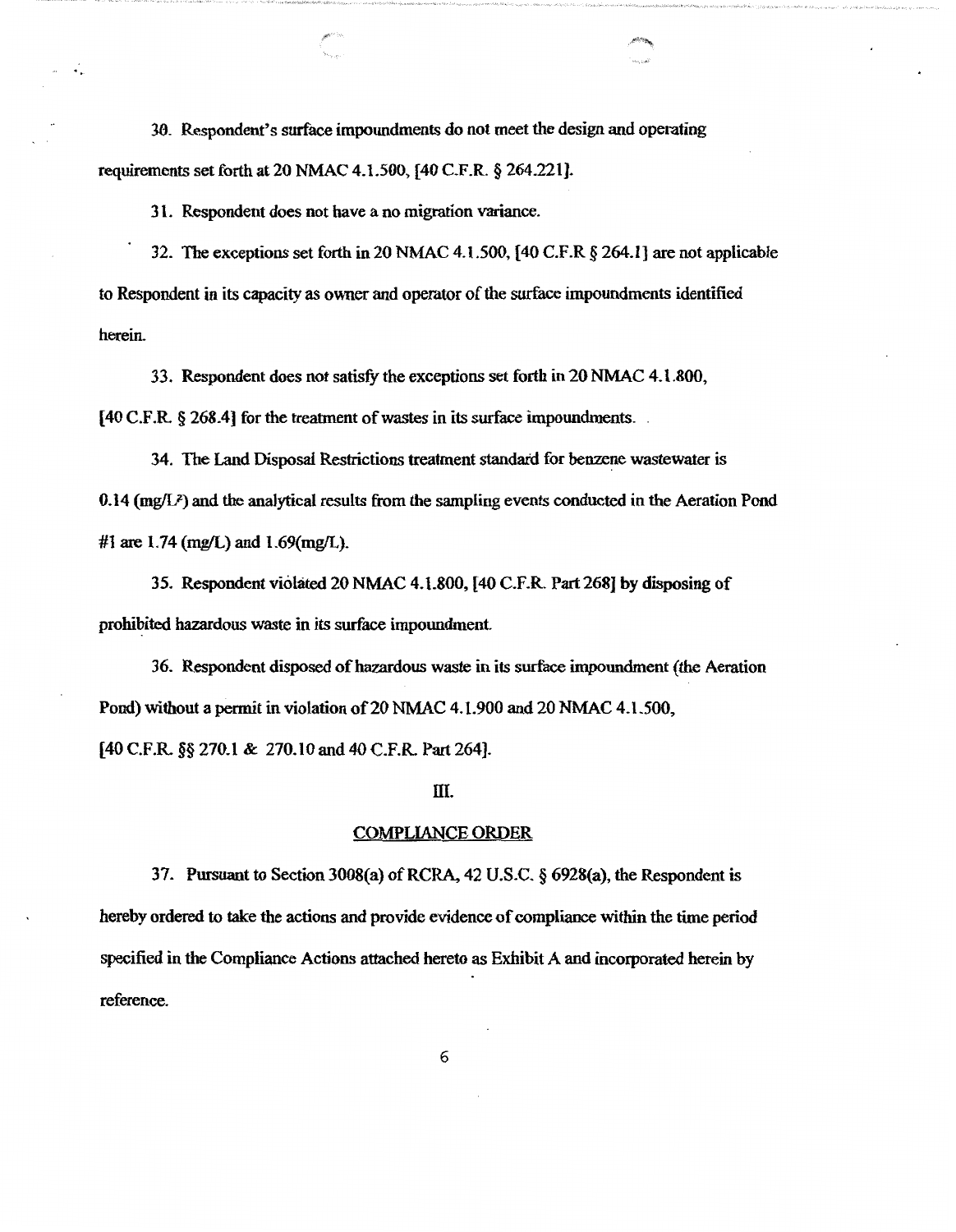38. In all instances in which this CAFO requires written submissions to EPA, each

submission must be accompanied by the following certification signed by a "responsible

official":

I certify that the information contained in or accompanying this submission is true, accurate and complete. *As* to those identified portions of this submission for which I cannot personally verify the truth and accuracy, I certify as the company official having supervisory responsibility for the person(s) who, acting upon my direct instructions, made the verification, that this information is true, accurate, and complete.

. For the purpose of this certification, a "responsible official" of a Respondent means a

person with the authority to bind the Respondent as to the truth, accuracy, and completeness of

all certified information.

39. All documents required under this CAFO shall be sent to the following persons:

Carol Peters-Wagnon, Section Chief Hazardous Waste Enforcement Branch (6EN-HS) Compliance Assurance and Enforcement Division U.S. EPA, Region 6 1445 Ross Avenue Dallas, TX 75202-2733 Attention: Ron Shannon

Marcia E. Moncrieffe (6RC-EW) Attorney Office of Regional Counsel U.S. EPA, Region 6 1445 Ross Avenue Dallas, TX 75202-2733

State Enforcement Contacts Ms. Anna Maestas Mr. David Cobrain Hazardous Waste Bureau New Mexico Environment Department 2905 Rodeo Park Drive, East Bldg. Santa Fe, NM 87505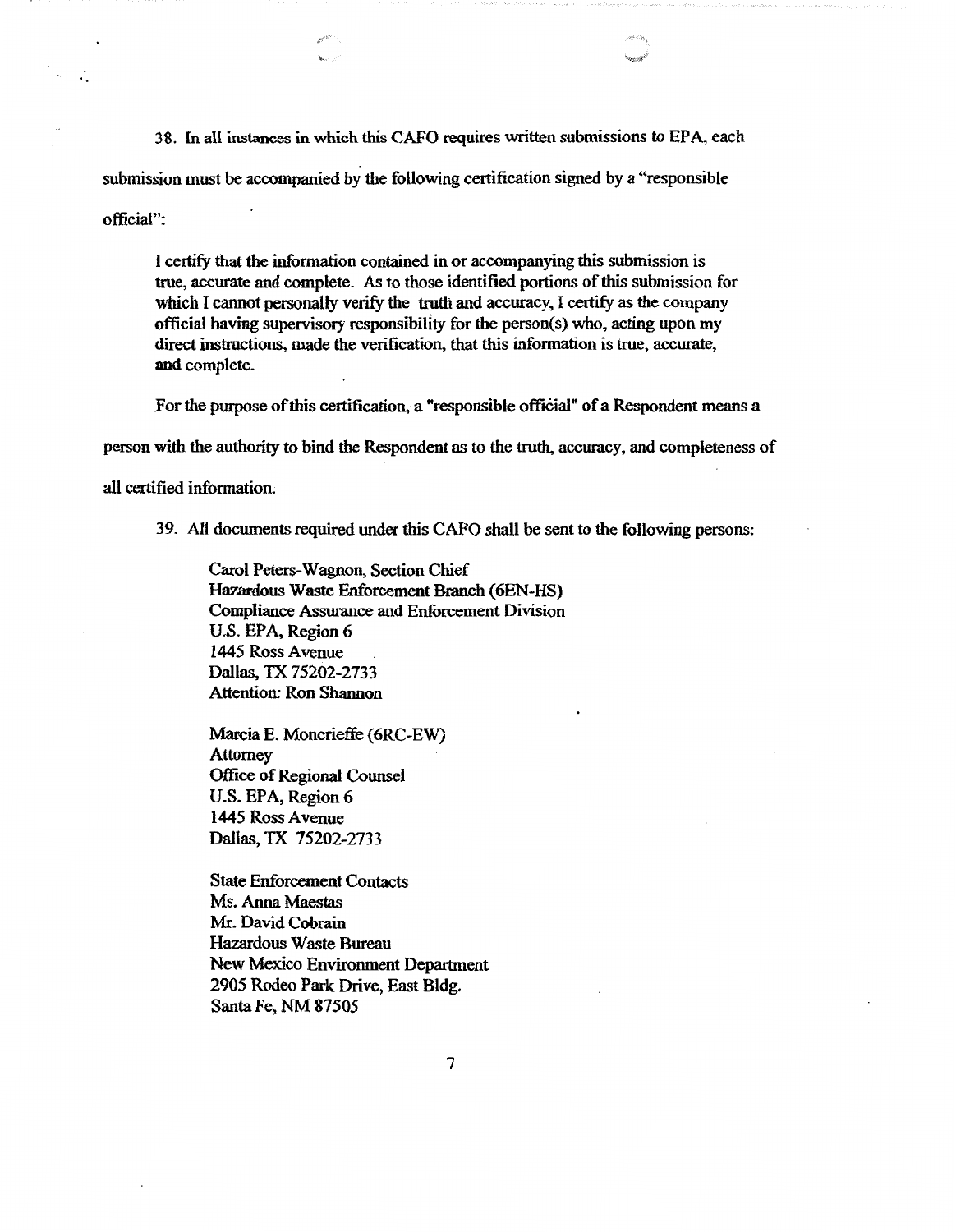#### lV.

#### TERMS OF SETTLEMENT

#### A. PENALTY PROVISIONS

 $\ddot{\cdot}$ 

l. Pursuant to the authority granted in Section 3008 ofRCRA, 42 U.S.C. § 6928, and upon consideration of the entire record herein, including the above referenced Findings of Fact and Conclusions of Law, which are hereby adopted and made a part hereof, and upon consideration of the seriousness of the alleged violations, Respondent's full compliance history and good faith efforts to comply with the applicable regulations, the October 1990 RCRA Civil Penalty Policy, and other factors as justice requires, EPA has determined that an appropriate civil penalty is, and it is ordered that the Respondent be assessed a civil penalty of,

#### Seventy-Five Thousand Dollars (\$75,000.00).

2. The penalty shall be paid by mailing a cashier's or certified check payable to the Treasurer of the United States of America, within thirty (30) days of the effective date of this CAFO, to the following address:

Regional Hearing Clerk (6RC-D) U.S. EPA, Region 6 **P.O.** Box 371099M Pittsburgh, PA 15251

The case name and docket number (In the Matter of Giant, Docket No. RCRA 06-2005-0918) shall be clearly typed on the check to ensure proper credit.

3. The Respondent may choose to pay the full assessed civil penalty via FedWire Electronic Funds Transfer ("EFT"). [f Respondent chooses this option it shall submit the EFf to the following:

8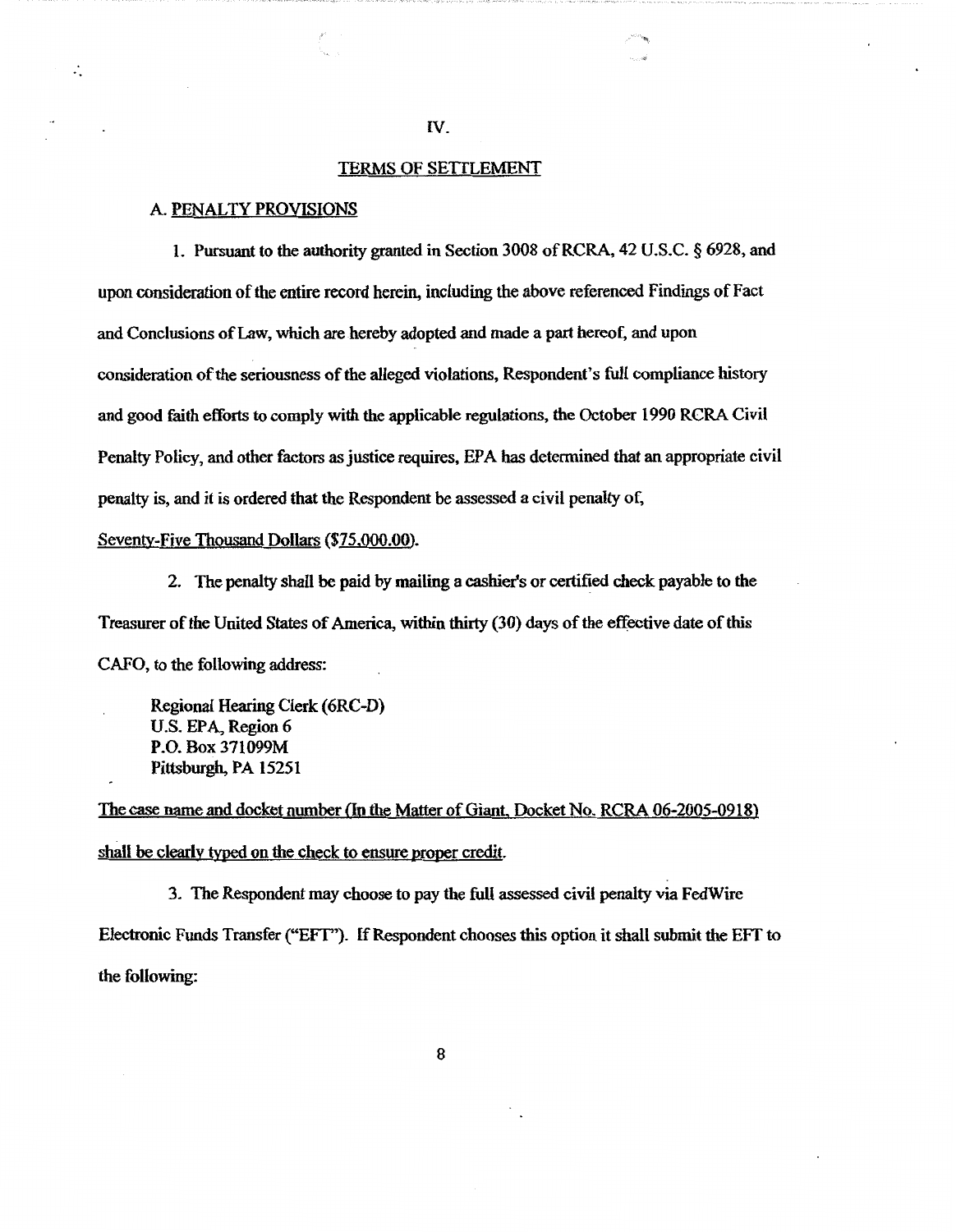Mellon Bank ABA 043000261 Account: 9109125 22 Morrow Drive Pittsburgh, PA 15235 Telephone: 412-234-4381

At the time of the EFT payment, Respondent shall simultaneously send written notice of payment

and a copy of any transmittal document (which should reference the EPA docket number) in

accordance with subparagraph 2 above.

4. The Respondent shall send a simultaneous notice of such payment, including a copy

of the cashier's or certified check to the following individuals:

Lorena S. Vaughn Regional Hearing Clerk (6RC-D) U.S. EPA, Region 6 1445 Ross Avenue Dallas, TX 75202-2733

Carol Peters-Wagnon, Section-Chief Hazardous Waste Enforcement Branch (6EN-H) Compliance Assurance and Enforcement Division U.S. EPA, Region 6 1445 Ross Avenue Dallas, TX 75202-2733 Attention: Ron Shannon

Your adherence to this request will ensure proper credit is given when penalties are received in

the Region.

5. Pursuant to 31 U.S.C. § 3717 and 40 C.F.R. § 13.11, unless otherwise prohibited by law, EPA will assess interest and late payment penalties on outstanding debts owed to the United States and a charge to cover the costs of processing and handling a delinquent claim. Interest on the civil penalty assessed in this CAFO will begin to accrue on the effective date of the CAFO and will be recovered by EPA on any amount of the civil penalty that is not paid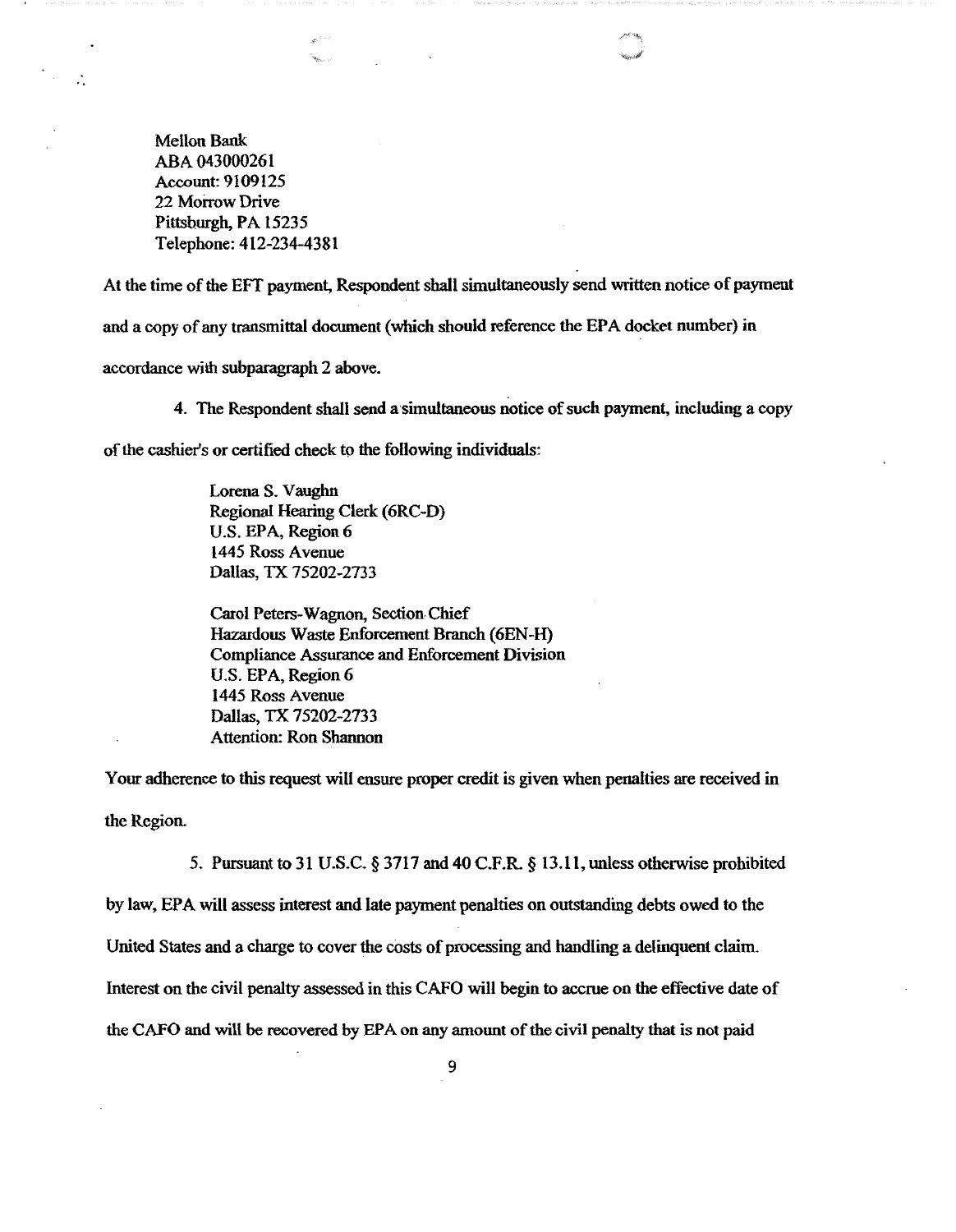within thirty (30) calendar days of the effective date of the CAFO and will be assessed at the rate of the United States Treasury tax and loan rate in accordance with 40 C.F.R. § 13.11 (a). Moreover, the costs of the Agency's administrative handling of overdue debts will be charged and assessed monthly throughout the period the debt is overdue.  $40 \text{ C.F.R.}$  § 13.11(b).

6. EPA will also assess a \$15.00 administrative handling charge for administrative costs on unpaid penalties for the first thirty (30) day period after the payment is due and an additional \$15.00 for each subsequent thirty (30) day period the penalty remains unpaid. In addition, a penalty charge of up to six percent per year will be assessed monthly on any portion of the debt which remains delinquent more than ninety (90) days. 40 C.F.R. § 13.1 l(c). Should a penalty charge on the debt be required, it shall accrue from the first day payment is delinquent. 31 C.F.R. § 901.9(d). Other penalties for failure to make a payment may also apply.

#### B. GENERAL PROVISIONS;

#### 1. PARTIES BOUND

 $\ddot{\cdot}$ 

a The provisions of this CAFO shall apply to and be binding upon the parties to this action, their officers, directors, agents, employees, successors, and assigns. The undersigned representative of each party to this CAFO certifies that he or she is fully authorized by the party whom he or she represents to enter into the terms and conditions of this CAFO, to execute this CAFO, and to legally bind that party to it.

#### 2. STIPULATED PENALTIES

a. In addition to any other remedies or sanctions available to EPA, if the Respondent fails or refuses to comply with any provision of this CAFO, the Respondent shall pay stipulated penalties in the following amounts for each day during which each failure or refusal to comply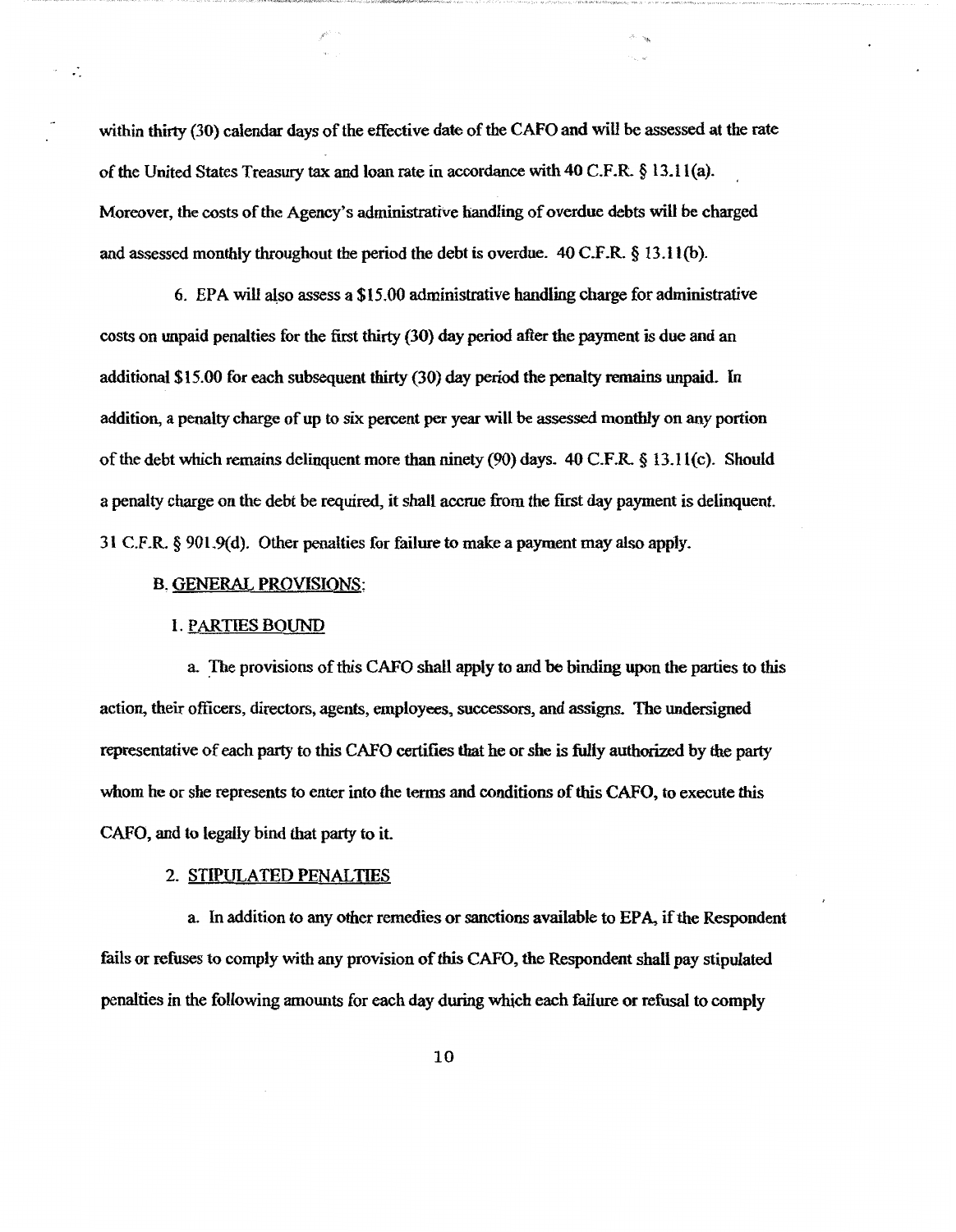continues:

| Period of                | <b>Penalty Per</b>       |
|--------------------------|--------------------------|
| <b>Failure to Comply</b> | <b>Violation Per Day</b> |
| 1st through 15th day     | \$1,000.00               |
| 16th through 30th day    | \$5,000.00               |
| 31st day and beyond      | \$10,000.00              |

Penalties shall accrue from the date of the noncompliance until the date the violation is corrected,

as determined by EPA.

b. The payment of stipulated penalties shall be made by mailing a cashier's,

certified, or company check payable to the Treasurer of the United States, within thirty (30) days

of receipt of a demand letter for payment to the following address:

Regional Hearing Clerk (6RC-D) U.S. EPA, Region 6 P.O. Box 371099M Pittsburgh, PA 15251

The case name and docket number (In the Matter of Giant, Docket No. RCRA 06-2005-0918

shall be clearly typed on the check to ensure proper credit). The Respondent shall send

simultaneous notices of such payments, including copies of the cashier's, certified or company

check to the following:

Lorena S. Vaughn Regional Hearing Clerk (6RC-D) U.S. EPA - Region 6 1445 Ross Avenue Dallas, TX 75202-2733

Hazardous Waste Enforcement Branch (6EN-HS) U.S. EPA- Region 6 1445 Ross Avenue Dallas, TX 75202-2733 Attention: Ron Shannon

 $\blacksquare$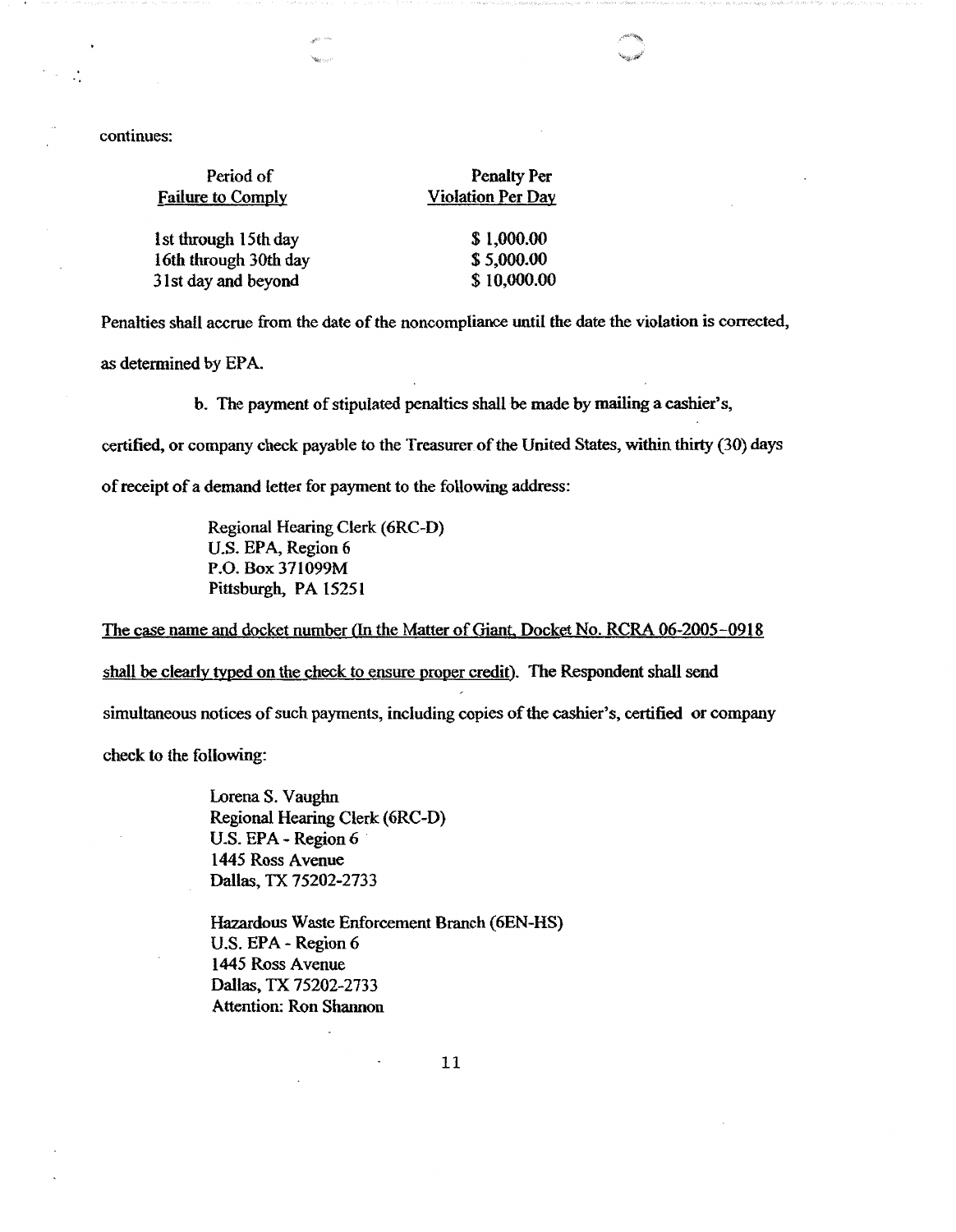Chief, Water/RCRA Legal Enforcement Branch (6RC-EW) Office of Regional Counsel U.S. EPA - Region 6 1445 Ross Avenue Dallas, TX 75202-2733

Adherence to these procedures will ensure proper credit when payments are received. In addition, the provisions of Section IV concerning interest, penalties, and administrative costs also apply.

c. fu addition to the stipulated penalties set forth above, EPA specifically reserves the right to seek other remedies or sanctions available to the EPA by reason of the Respondent's failure to comply with the requirements of this CAFO, including sanctions that EPA may seek under Section 3008 of RCRA, 42 U.S.C. § 6928.

d. If the Respondent disputes the basis for imposition of stipulated penalties, the issue shall be resolved under the Dispute Resolution procedures of this CAFO. All stipulated penalties shall continue to accrue through the period that dispute resolution is ongoing. Invoking . dispute resolution shall not stay the accrual of stipulated penalties; however, the obligation to pay shall be stayed pending resolution of the dispute.

#### 3. DISPUTE RESOLUTION

 $\cdot$ 

a. If the Respondent objects to any decision or directive of EPA in regard to Sections III or IV, the Respondent shall notify the following persons in writing ofits objections, and the basis for those objections, within fifteen (15) calendar days of receipt ofEPA's decision or directive: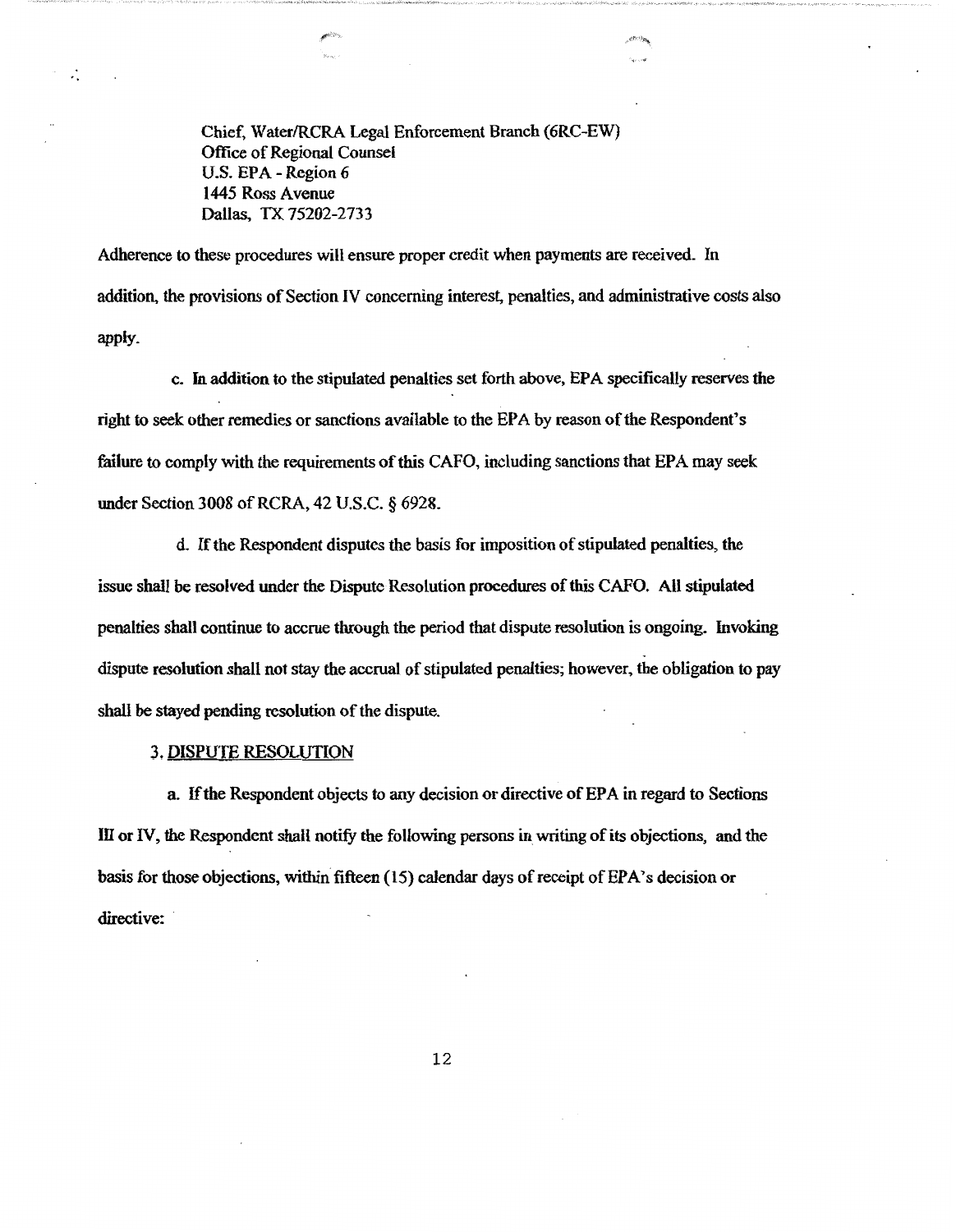Chief, Hazardous Waste Enforcement Branch (6EN-H) Compliance Assurance and Enforcement Division U.S. EPA - Region 6 1445 Ross Avenue Dallas, TX 75202-2733

 $\frac{1}{2}$  ,  $\frac{1}{2}$ 

Chief, Water/RCRA Legal Enforcement Branch (6RC-EW) Office of Regional Counsel U.S. EPA - Region 6 1445 Ross Avenue Dallas, TX 75202-2733

b. The Hazardous Waste Enforcement Branch Chief or his designee (Branch Chief), and the Respondent shall then have an additional fifteen ( 15) calendar days from EPA 's receipt of the Respondent's written objections to attempt to resolve the dispute. If an agreement is reached between the Branch Chief and the. Respondent, the agreement shall be reduced to writing and signed by the Branch Chief and the Respondent and incorporated by reference into this CAFO.

c. If no agreement is reached between the Branch Chief and the Respondent within that time period, the dispute shall be submitted to the Director of the Compliance Assurance and Enforcement Division or his/her designee (Division Director). The Division Director and the Respondent shall then have a second 15-day period to resolve the dispute. If an agreement is reached between the Division Director and the Respondent, the resolution shall be reduced to writing and signed by the Division Director and Respondent and incorporated by reference into this CAFO. If the Division Director and the Respondent are unable to reach agreement within this second 15-day period, the Division Director shall provide a written statement of EPA's decision to the Respondent, which shall be binding upon the Respondent and incorporated by reference into the CAFO.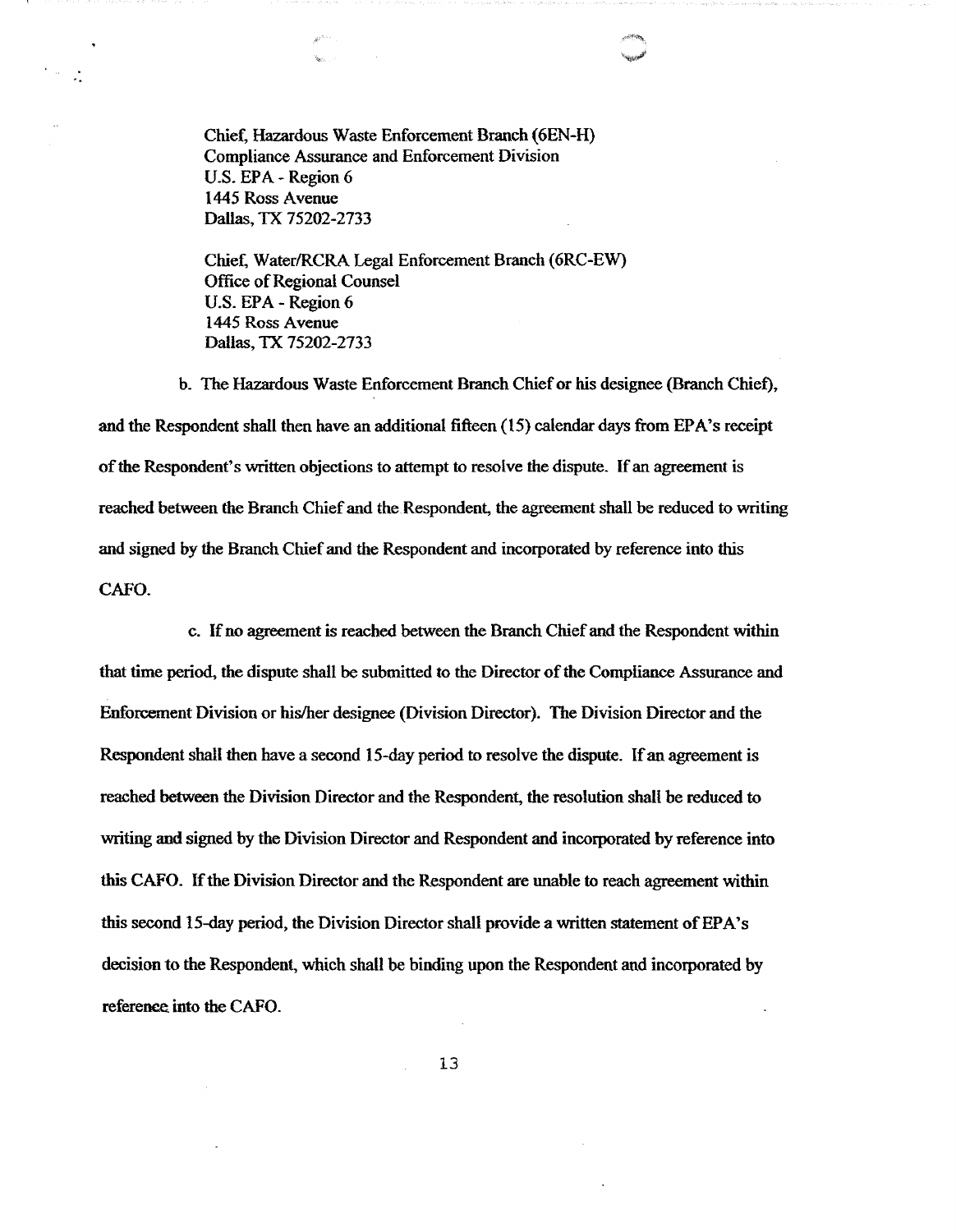d. If the Dispute Resolution process results in a modification of this CAFO, the modified CAFO must be approved by the Regional Judicial Officer and filed pursuant to Section IV .B.5 (Modification).

#### 4, NOTIFICATION

 $\ddot{\cdot}$ 

a Unless otherwise specified elsewhere in this CAFO, whenever notice is required to be given, whenever a report or other docwnent is required to be forwarded by one party to another, or whenever a submission or demonstration is required to be made, it shall be directed to the individuals specified below at the addresses given (in addition to any action specified by law or regulation), unless these individuals or their successors give notice in writing to the other party that another individual has been designated to receive the communication:

EPA: Hazardous Waste Enforcement Branch (6EN-H) Compliance Assurance and Enforcement Division U.S. EPA- Region 6 1445 Ross Avenue Dallas, TX 75202-2733 Attention: Ron Shannon

Respondent: Refinery Manager Bloomfield Refinery #50 Road 4990 Bloomfield, NM 87413

# 5. MODIFICATION

a. The terms, conditions, and compliance requirements of this CAFO may not be modified or amended except upon the written agreement of both parties, and approved by a Regional Judicial Officer, and such modification or amendment being filed with the Regional Hearing Clerk.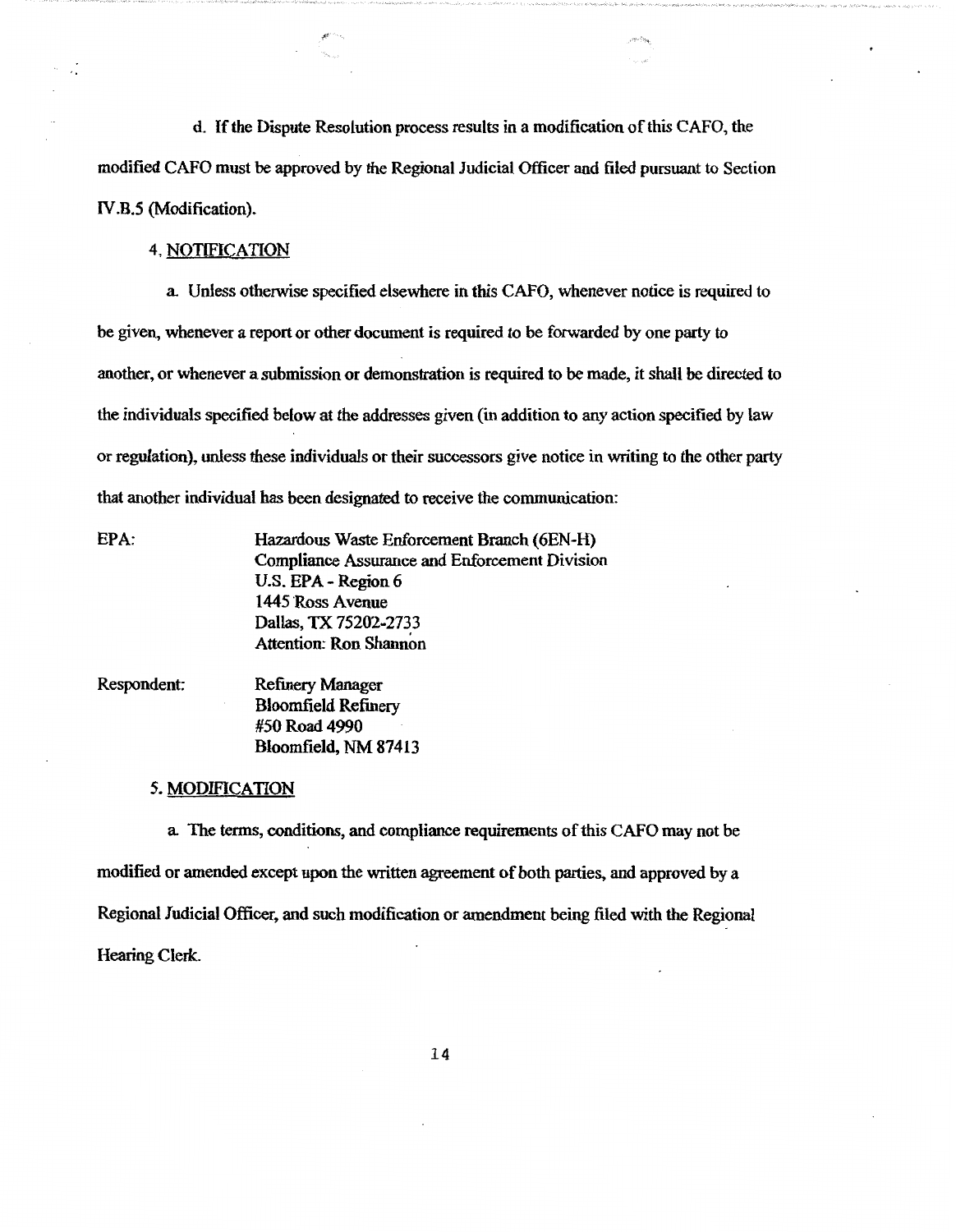#### 6. RETENTION OF ENFORCEMENT RIGHTS

 $\epsilon_{\rm{in}}$ 

a. EPA does not waive any rights or remedies available to EPA for any other violations by the Respondent of Federal or State laws, regulations, or permitting conditions.

b. Except as specifically provided in this CAFO, nothing herein shall limit the power and authority of EPA or the United States to take, direct, or order all actions to protect public health, welfare, or the environment, or prevent, abate or minimize an actual or threatened release of hazardous substances, pollutants, or contaminants at or from Respondent's facility. Furthermore, nothing in this CAFO shall be construed to prevent or limit EPA's civil and criminal authorities, or that of other Federal, State, or local agencies or departments to obtain penalties or injunctive relief under other Federal, State, or local laws or regulations.

#### 7. INDEMNIFICATION OF EPA

a Neither EPA nor the United States Government shall be liable for any injuries or damages to person or property resulting from the acts or omissions of the Respondent, their officers, directors, employees, agents, receivers, trustees, successors, assigns, or contractors in carrying out the activities required by this CAFO, nor shall EPA or the United States Government be held out as a party to any contract entered into by the Respondent in carrying out the activities required by this CAFO.

#### a. RELEASE OF RESPONDENT

a. This CAFO constitutes a settlement by EPA of all claims for civil penalties and injunctive relief pursuant to Section 3008(a) RCRA, 42 U.S.C. § 6928, for the violations alleged in the Complaint and in this CAFO, and for the areas of concern as set out in the Inspections conducted at the Respondent's Plant by EPA.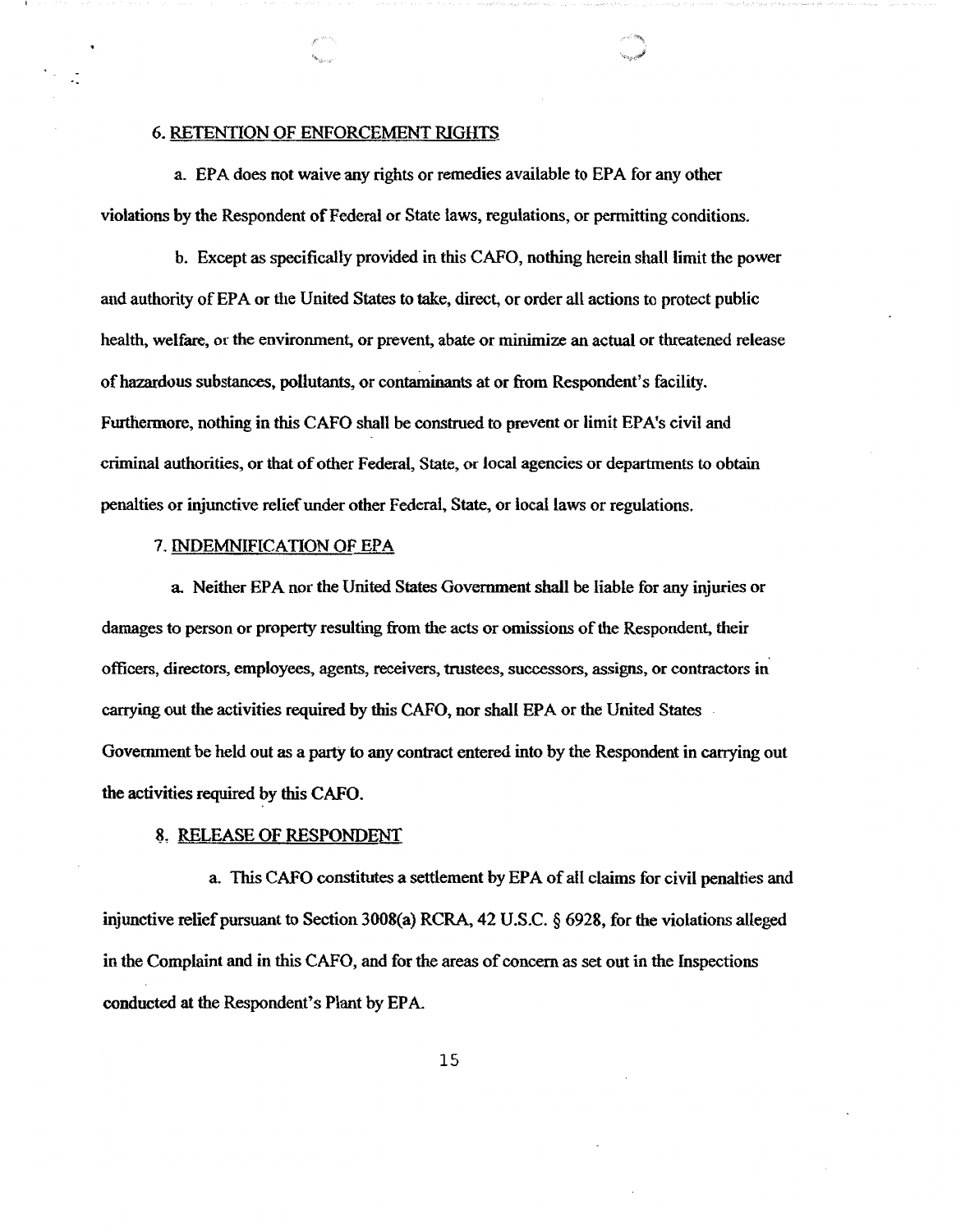#### 9. RECORD PRESERVATION

a. The Respondent shall preserve, during the pendency of this CAFO, all records and documents in its possession or in the possession of its divisions, employees, agents, contractors, or successors which in any way relate to this CAFO regardless of any document retention policy to the contrary.

#### 10, COSTS

a. Each party shall bear its own costs and attorney's fees. Furthermore, Respondent specifically waives its right to seek reimbursement of its costs and attorney's fees under the Equal Access to Justice Act (5 U.S.C. § 504), as amended by the Small Business Regulatory Enforcement Fairness Act (P.L.104-121), and any regulations promulgated pursuant to those Acts.

#### 1(), **TERMINATION**

a At such time as the Respondent believes that it has complied with all terms and conditions of this CAFO, it may request that EPA concur that the requirements of this CAFO have been satisfied. Such request shall be in writing and shall provide the necessary documentation to establish whether there has been full compliance with the terms and conditions of this CAFO. EPA will respond to said request in writing within 90 days of receipt of the request. This CAFO shall terminate when all actions required to be taken by this CAFO have been completed, and the Respondent has been notified by the EPA in writing that this CAFO has been satisfied and terminated.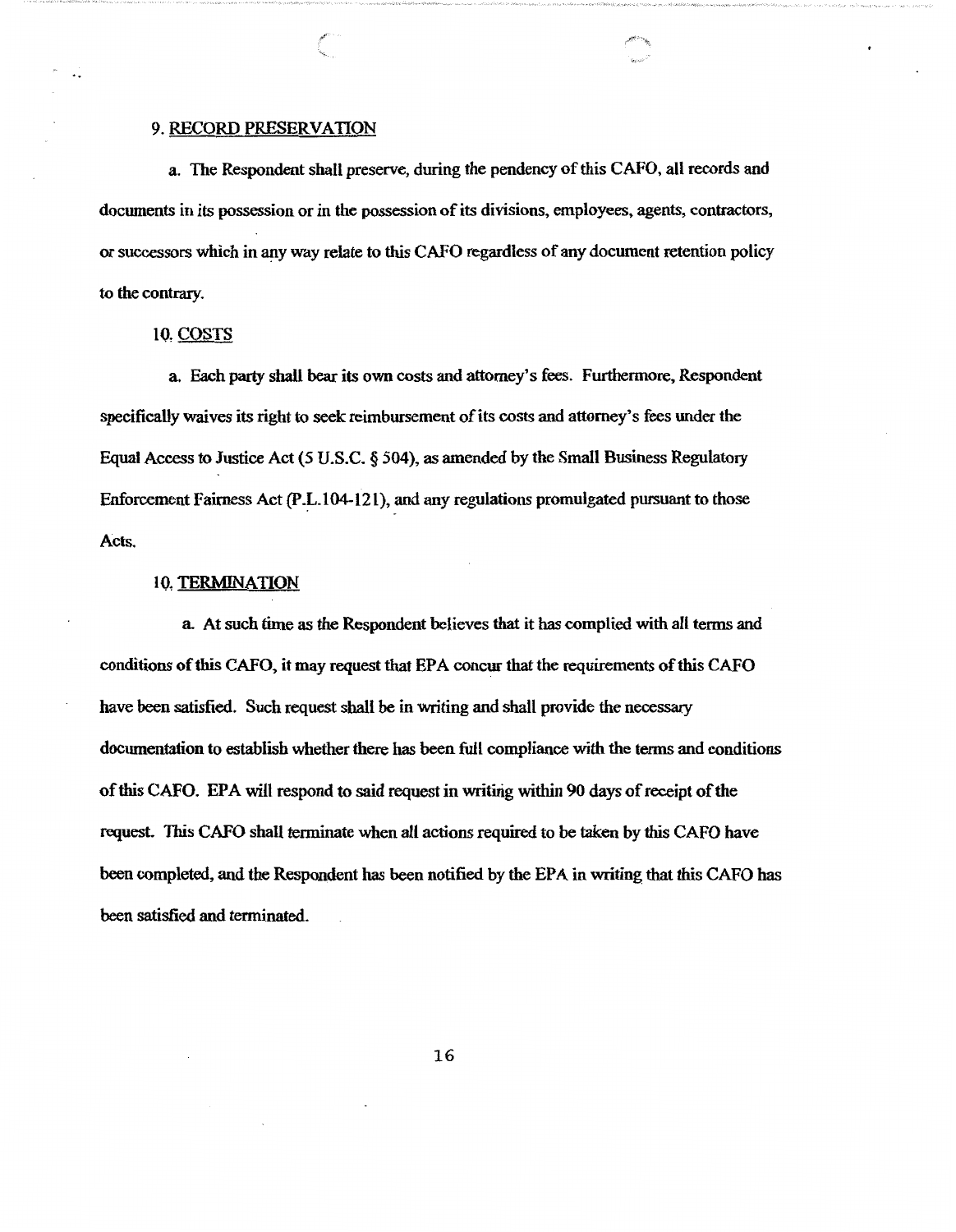# 11. EFFECTIVE DATE

- 1

 $\overline{\phantom{a}}$ 

a. This CAFO, and any subsequent modifications, become effective upon filing with  $\ddot{\phantom{a}}$ the Regional Hearing Clerk.

 $\ddot{\phantom{a}}$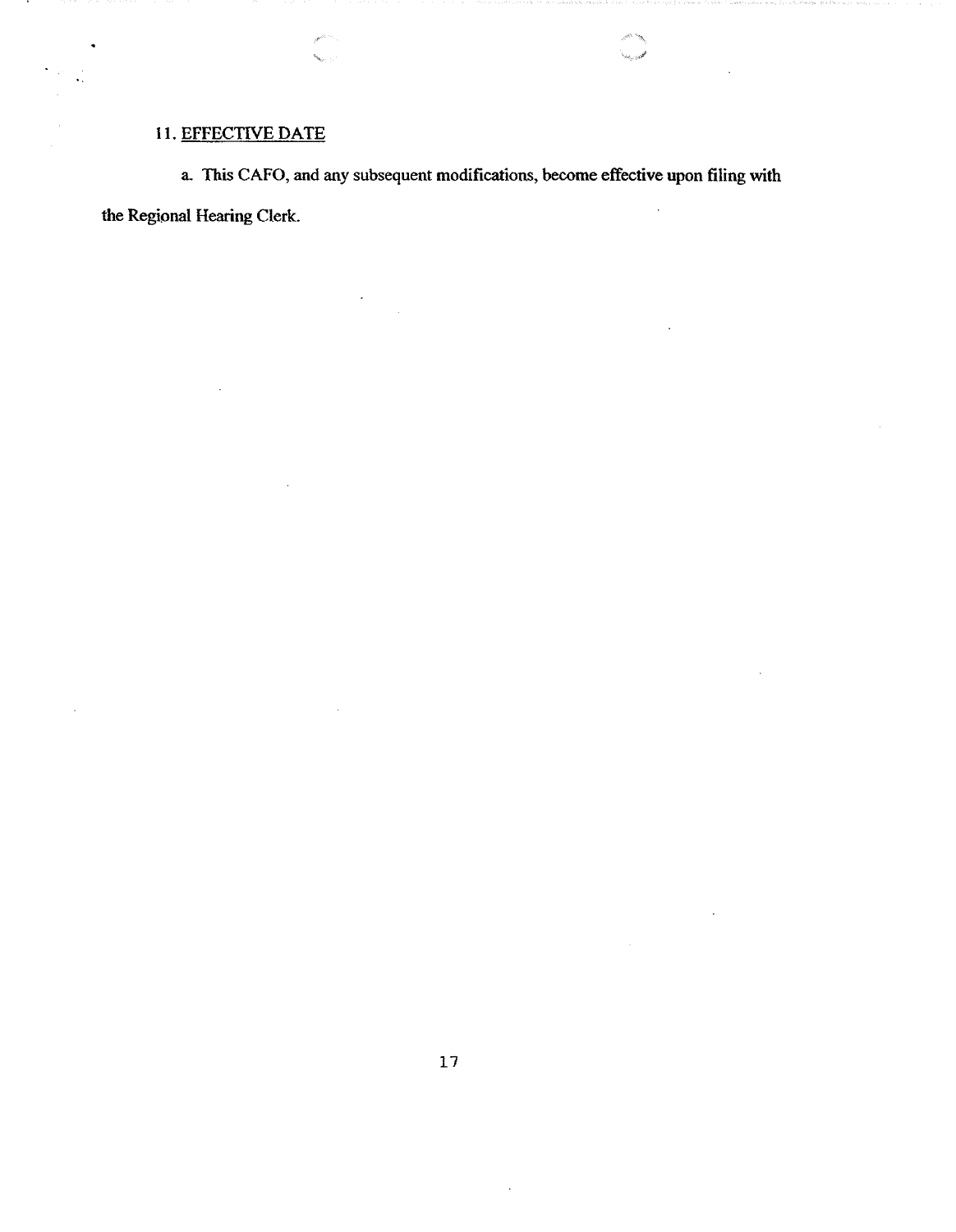# THE UNDERSIGNED PARTIES CONSENT TO THE ENTRY OF THIS CONSENT

#### **AGREEMENT AND FINAL ORDER:**

FOR THE RESPONDENT

Date: 5/17/06

tns DRK

Giant Industries Arizona, Inc. San Juan & Refining Company d/b/a Giant Refining Company **Bloomfield Refinery** 

FOR THE COMPLAINANT

Date: 5-12-06

*Folm Blevins* 

Director **Compliance Assurance and Enforcement Division**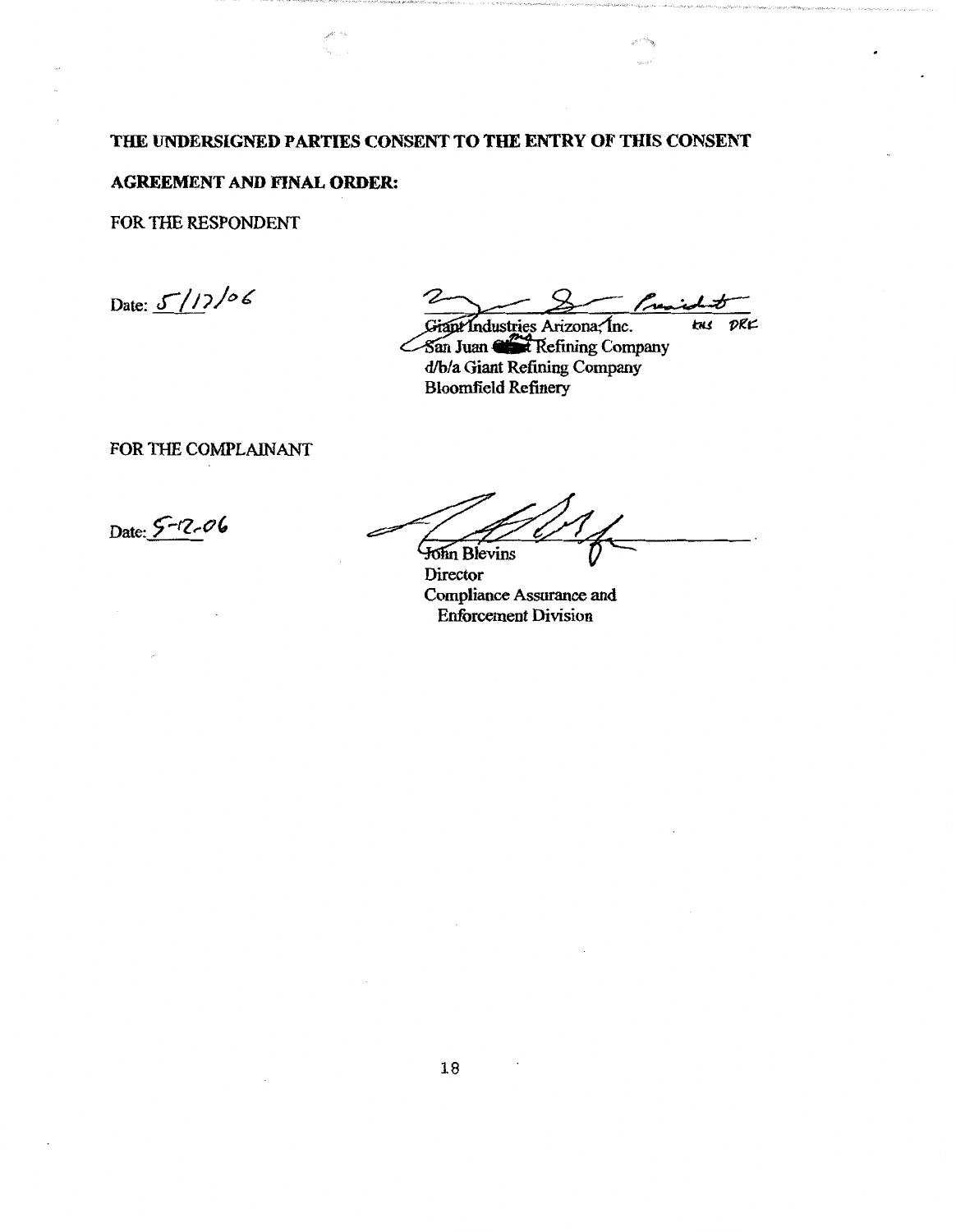#### **FINAL ORDER**

Pursuant to the Consolidated Rules of Practice Governing the Administrative Assessment of Civil Penalties, 40 C.F.R. Part 22, the foregoing Consent Agreement is hereby ratified. This Final Order shall not in any case affect the right of EPA or the United States to pursue appropriate injunctive or other equitable relief or criminal sanctions for any violations of law. This Final Order shall resolve only those causes of action alleged in the Complaint. Nothing in this Final Order shall be construed to waive, extinguish or otherwise affect Respondent's ( or its officers, agents, servants, employees, successors, or assigns) obligation to comply with all applicable federal, state, and local statutes and regulations, including the regulations that were the subject of this action. The Respondent is ordered to comply with the terms of settlement and the civil penalty payment instructions as set forth in the Consent Agreement. Pursuant to 40 C.F.R. § 22.3 l(b), this Final Order shall become effective upon filing with the Regional Hearing Clerk.

Date:  $5 - 18 - 06$ 

Alannes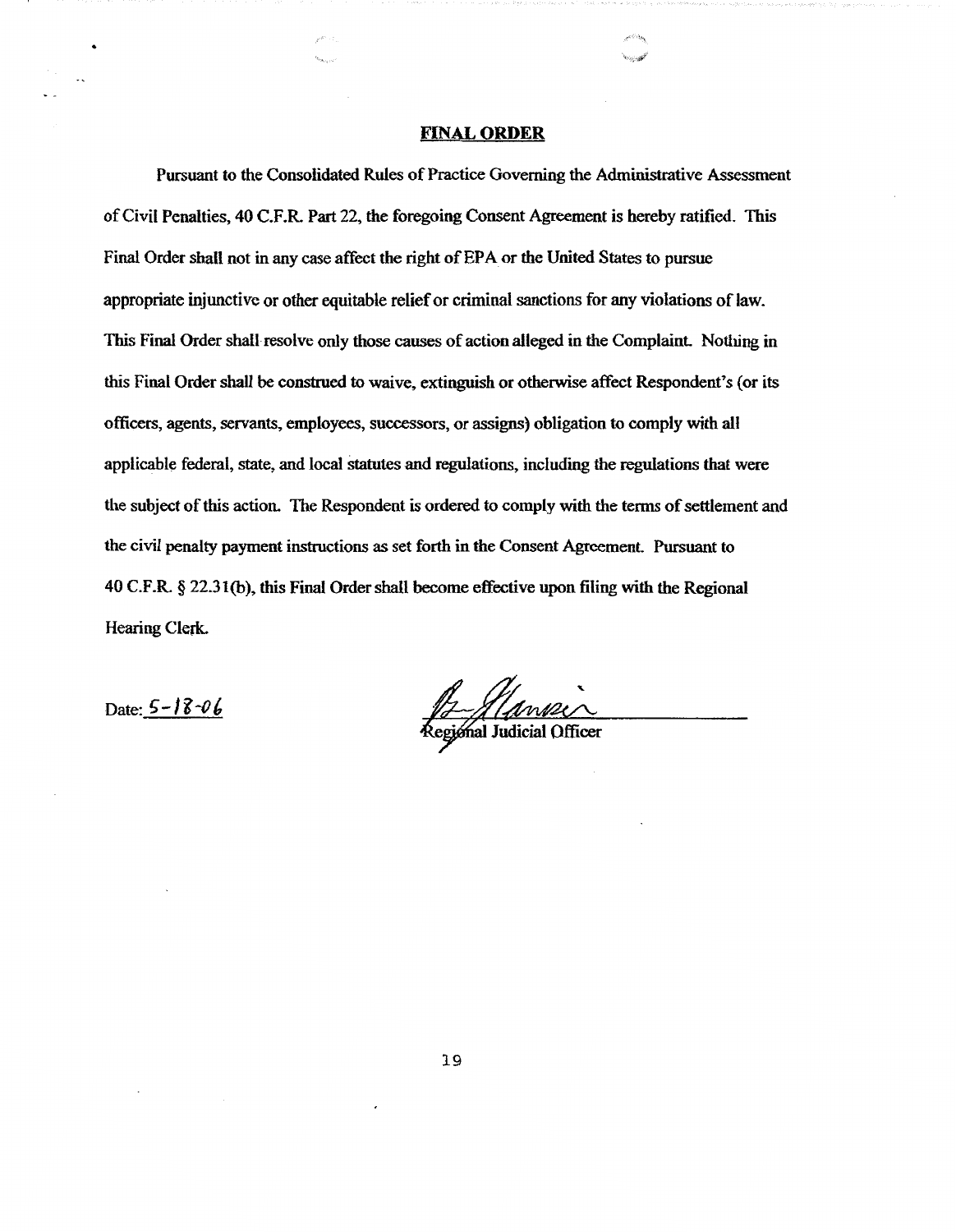# CERTIFICATE OF SERVICE

I hereby certify that on the  $\frac{18}{6}$  day of  $\frac{16}{4}$ , 2006, the original of the foregoing Consent Agreement and Final Order ("CAFO") was hand delivered to the Regional Hearing

Clerk, U.S. EPA- Region 6, 1445 Ross Avenue, Dallas, Texas 75202-2733, and that a true and

correct copy of the CAFO was sent to the following by the method identified below;

CERTIFIED MAIL - RETURN RECEIPT REQUESTED **1004 1160 0003 0259 27332** 

Edmund H. Kendrick, Esq., Montgomery and Andrews, P.A. P.O. Box 2307 Santa Fe, NM 87504-2307 (505) 982 3873

Marcia E. Moncrieffe Assistant Regional Counsel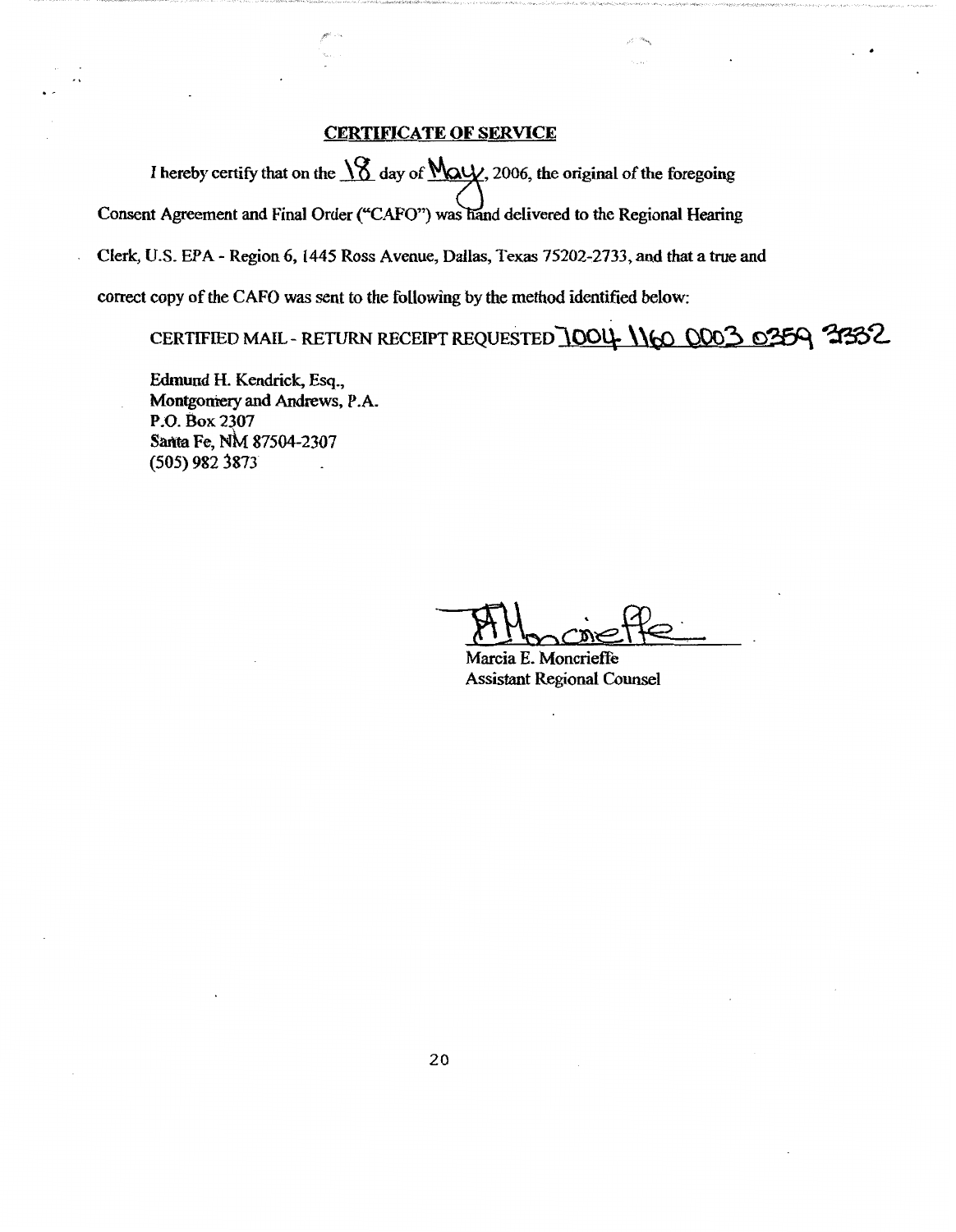### EXHIBIT A

#### **COMPLIANCE ACTIONS**

#### **I.** Background on Current System

**4** 

The process sewers and drains within the refinery collect hydrocarbons and water and route these fluids to the API separator where solids are settled out and oil is recovered from the waste water. The water then flows by gravity through a series of three aeration units, where the water is mechanically aerated to remove dissolved hydrocarbons and to promote biological action on any solids entering these units. Also at the aeration units, hydrocarbons are collected with the aid of oil booms and removed via vacuum truck. These hydrocarbons are returned to the API separator for the recovery of oil and the return of that oil to the refining process.

#### II. **Actions to be Taken by Giant**

#### **A. Installation of a Tank**

- ( 1) Will receive water flowing by gravity from the existing water outlet trough on the API separator.
- (2) Primary purpose will be to provide surge control in a heavy rain event.
- $(3)$  The tank, which will be installed with either a floating or fixed roof, will comply with all applicable air quality regulations.
- (4) Estimated volume of the tank will be 10,000 barrels.

#### **B. Installation of Two Pumps**

- ( 1) Will create suction from the tank to pump waste water from the tank to the benzene air strippers.
- (2) One pump will handle the normal waste water flow in the range of 100-150 gallons per minute ("gpm").
- $(3)$  The other pump will serve as a spare, but will be sized at a higher rate to handle surge water.
- (4) Both pumps will normally feed water to the benzene air strippers, but could also pump directly into the first aeration unit, if the benzene level in the water being pumped from the tank is below 500 parts per billion {"ppb").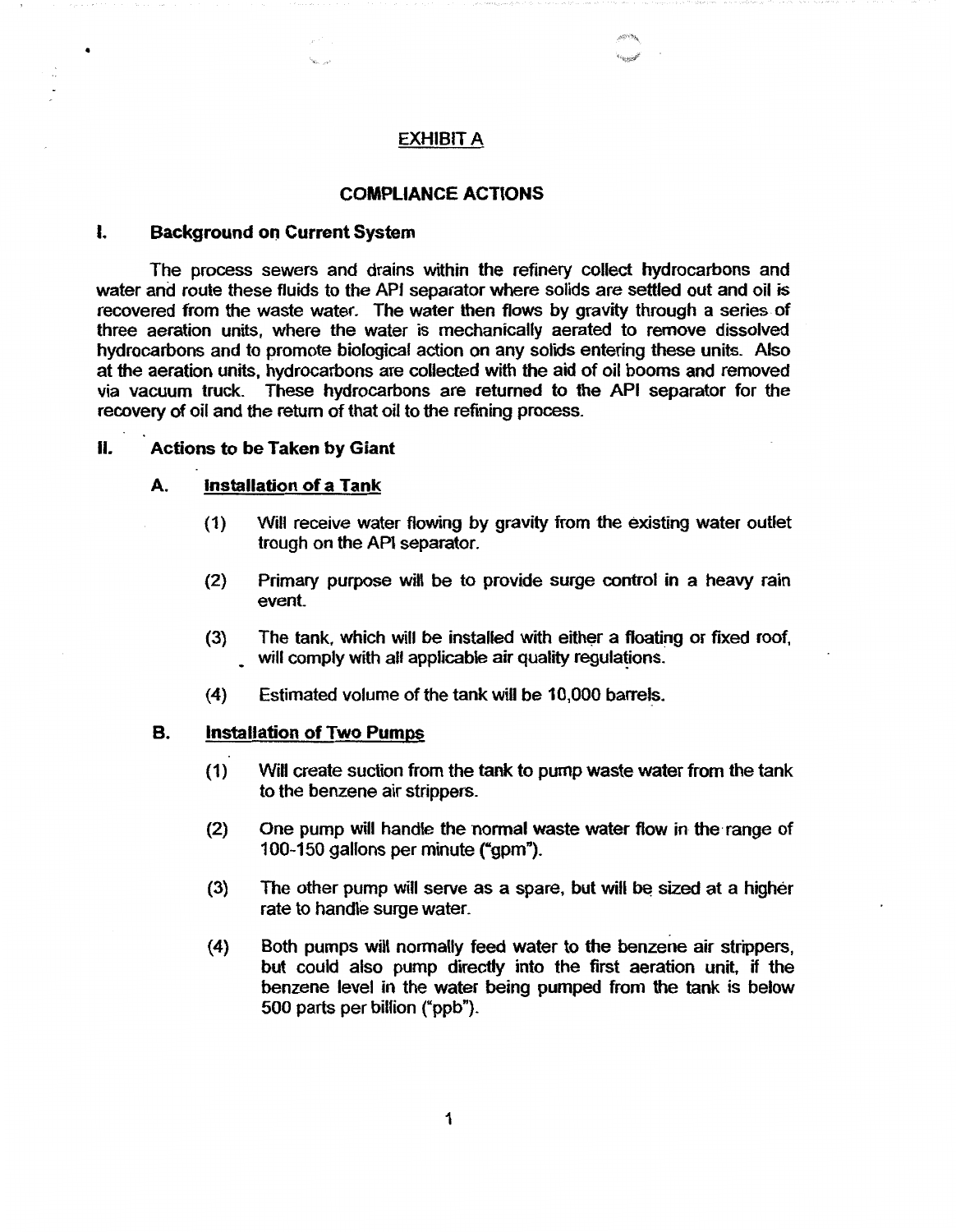#### **C. Installation of Two Benzene Air Strippers**

- (1) Will be installed to operate either in parallel or in series.
- (2) Each will be capable of handling a water flow of 200 gpm with a benzene reduction efficiency of approximately 95%.
- (3) Each will be linked to an air blower, which is integral to the operation of each benzene air stripper.
- (4) Each will comply with all applicable air quality regulations.
- (5) The benzene level in effluent water from the benzene air strippers flowing into the first aeration unit will be below 500 ppb.

#### Ill. **Plans and Specifications**

- **A. Preliminary Flow Diagram**  Attachment 1 to this Exhibit A is a preliminary flow diagram prepared by in-house Giant personnel.
- B. Final **Plans with Specifications**  Detailed plans with specifications will be prepared by Giant's engineering consultant.

#### **IV. Schedule**

- **A.** Final plans with specifications and a sampling plan will be completed and submitted to EPA for review within three months following the effective date of this CAFO. Installation of the equipment wilt not begin until at least 30 days after EPA has received the sampling plan. The purpose of the sampling plan will be to demonstrate that water flowing into the first aeration unit will be below 500 ppb. The plan will include more frequent sampling immediately following commencement of operation of the equipment and will be consistent with appropriate EPA sampling and analysis methods and quality control requirements.
- **B.** Purchase and installation of the equipment and commencement of operation of the equipment will occur within fourteen months following the effective date of this CAFO.
- C. A report of these compliance actions will be provided to EPA within twenty four months following the effective date of this CAFO. The report will cover the first six months of operation of the equipment, will include asbuilt drawings of the equipment and will descnbe performance of the equipment relative to a benzene concentration of below 500 ppb in water flowing into the first aeration unit.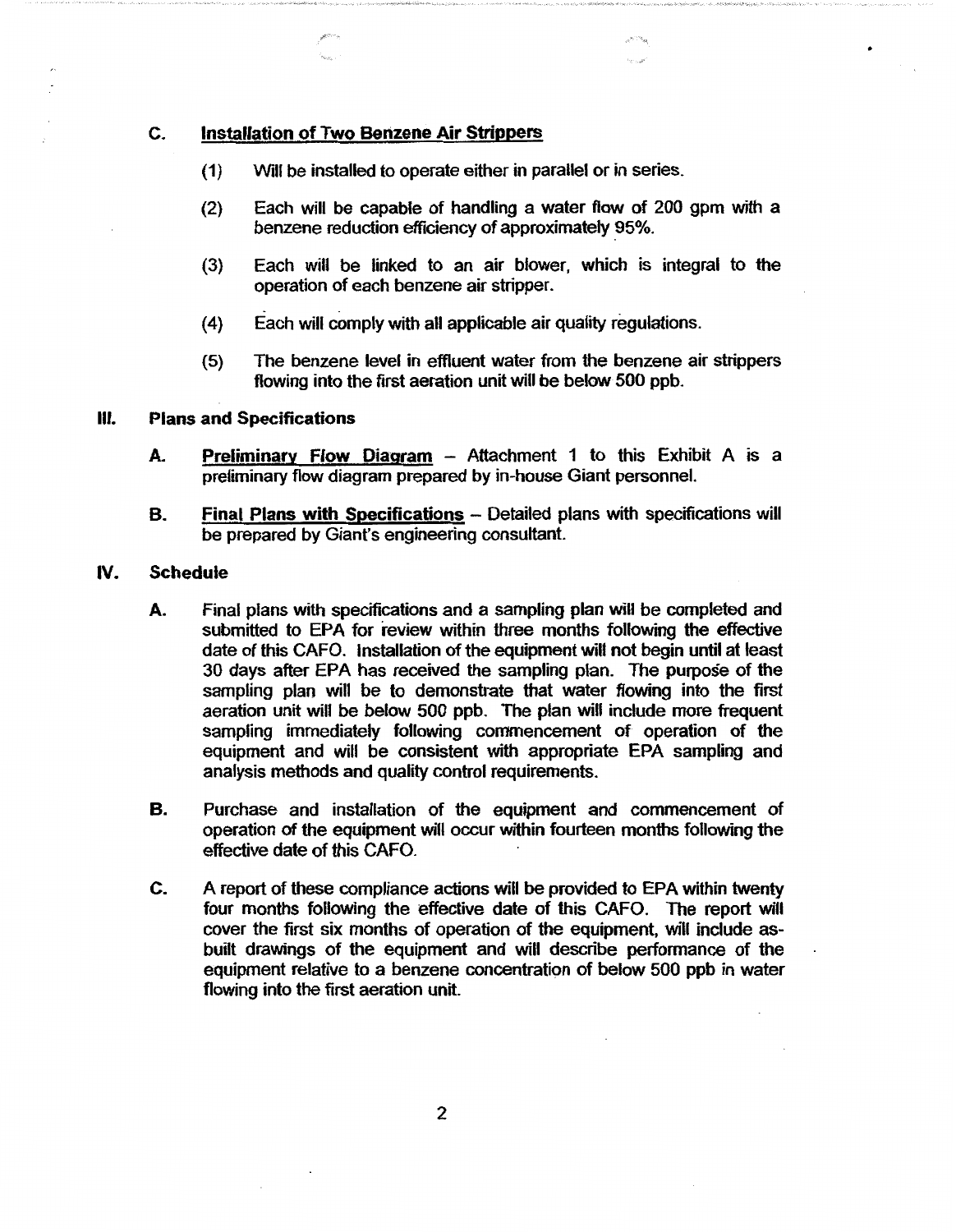**V.** Costs – Giant estimates that the cost of the entire project, including the costs of consulting engineers but excluding the costs of in-house personnel, will be approximately One Million Two Hundred Thousand Dollars (\$1,200,000.00).

 $\bar{1}$ 

 $\frac{1}{\sqrt{2}}$  $\mathbb{R}^{\frac{1}{2}}$ 

 $\epsilon_{\rm g}$ 

.<br>Walio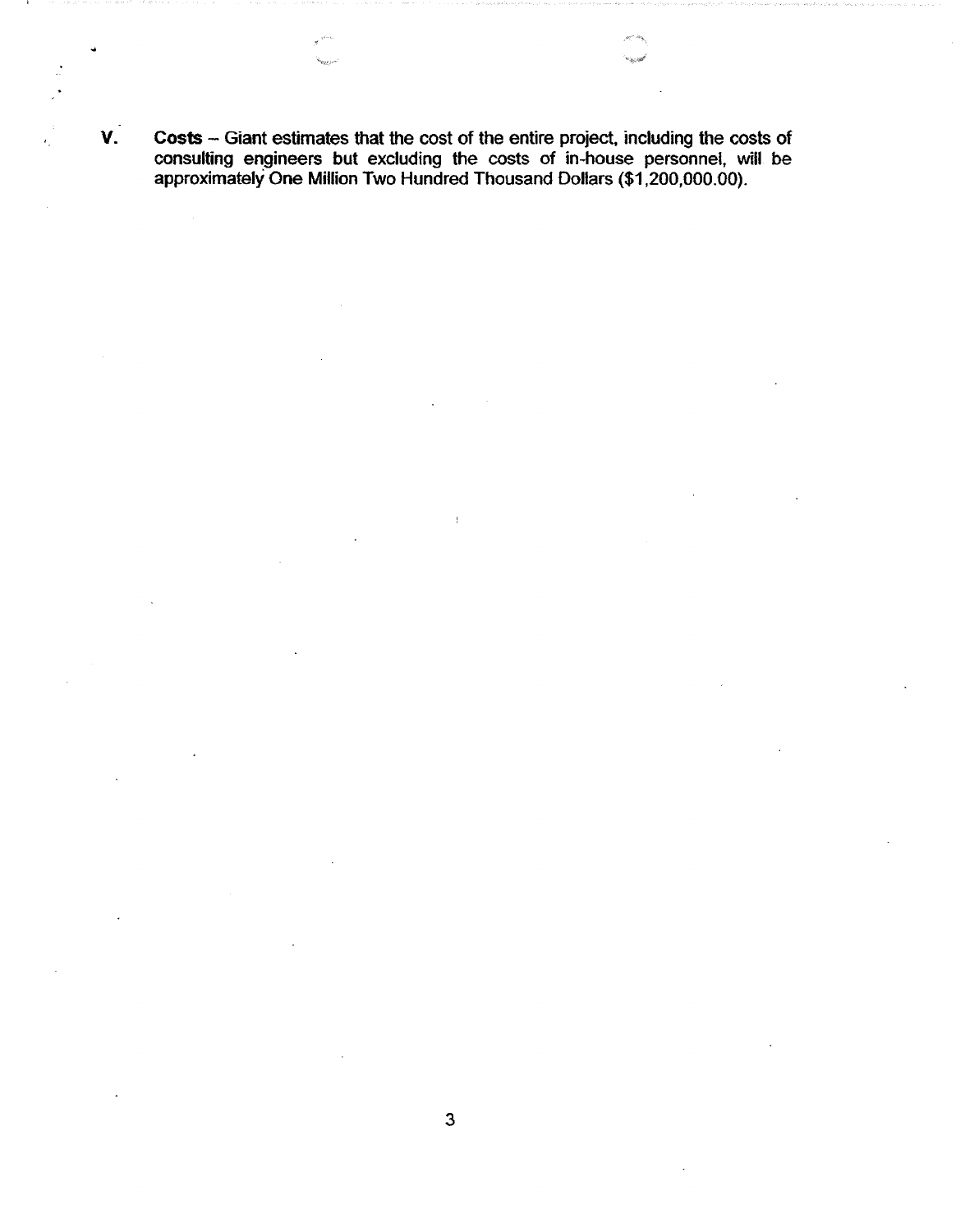

 $\overline{\phantom{a}}$ 

STHIBIL W -- A TIRIHXE

 $\mathcal{L}$ 

 $\ddot{\phantom{a}}$ 

 $\mathcal{P}_{\mathcal{A}}$ 

 $\ddot{\phantom{0}}$